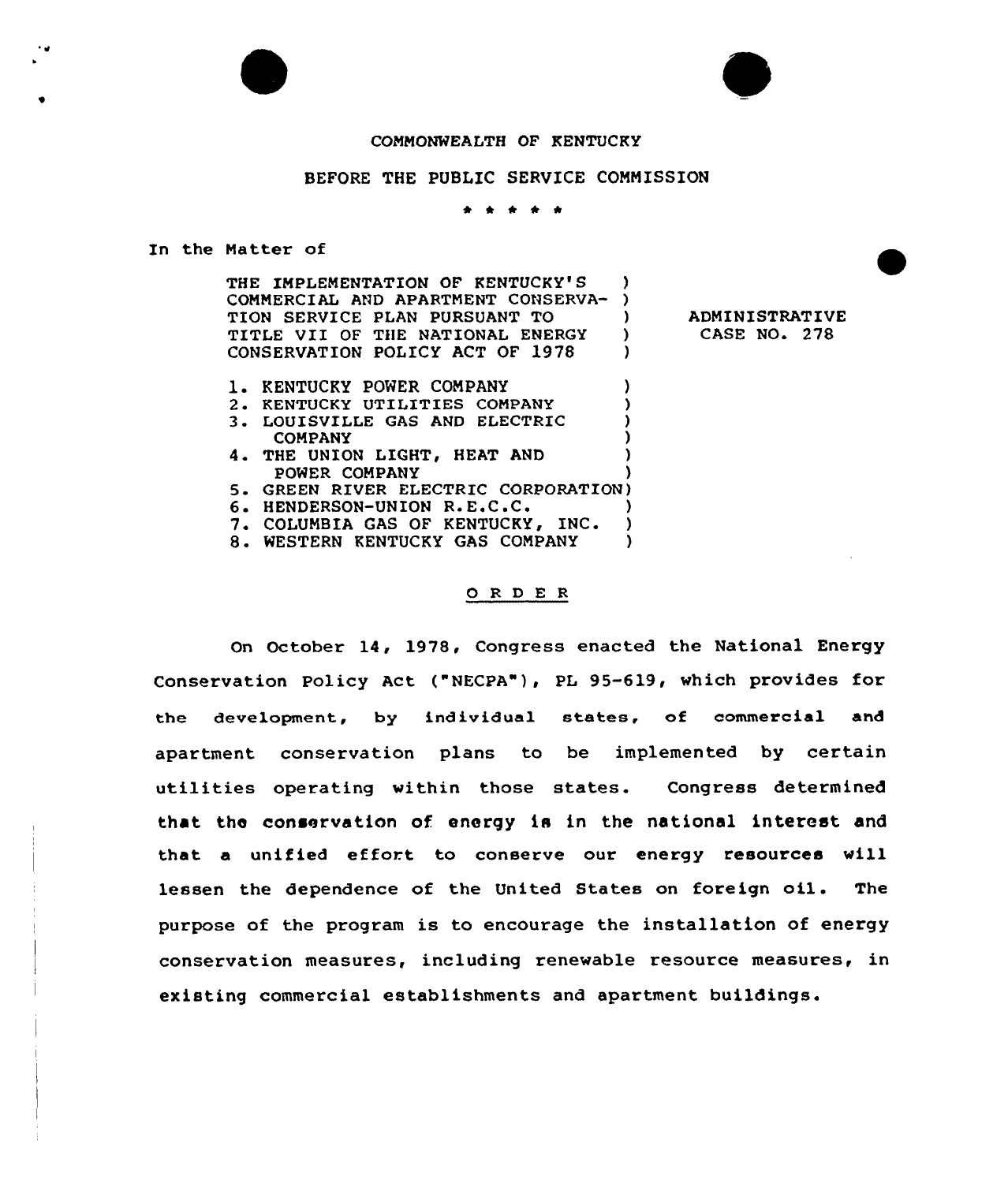NECPA and the United States Department of Energy ("USDOE") regulations provide an exact methodology for state compliance. That methodology is the approval by UsDQE of a Commercial and Apartment Conservation Service Plan ("CACS") for an individual state. The Commission has been designated the lead agency to develop and submit the CACS Plan and has developed such plan (attached hereto as Appendix A).

The Commission, having considered the matter and being advised, HEREBY ORDERS that a hearing be and it hereby is scheduled on July 11, 1984, at 9:00 a.m., Eastern Daylight Time, in the Commission's offices at Frankfort, Kentucky, for the purpose of receiving comment and testimony with respect to the proposed Commercial and Apartment Conservation Service Plan.

Done at Frankfort, Kentucky, this 12th day of June, 1984.

PUBLIC SERVICE COMMISSION

the Commissio

ATTEST:

**Secretary**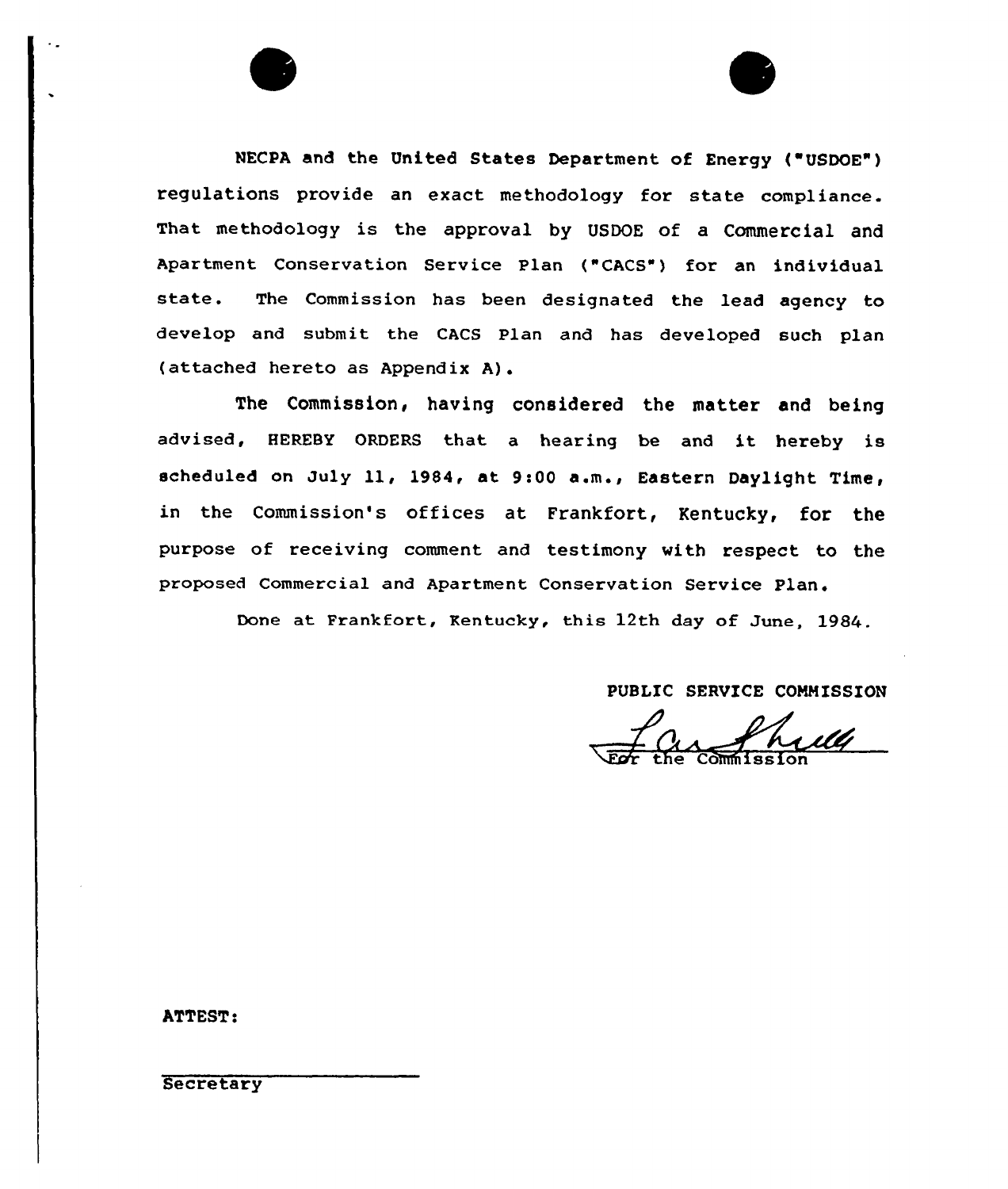APPENDIX A

# Commercial and Apartment Conservation Service Plan Commomrealth of Kentucky

 $\ddot{\phantom{a}}$ 

May 23, 1984

Kentucky Public Service Commission

 $\sim$   $\sim$ 

730 Schenkel Lane

Frankfort, Kentucky 40601

 $\bullet$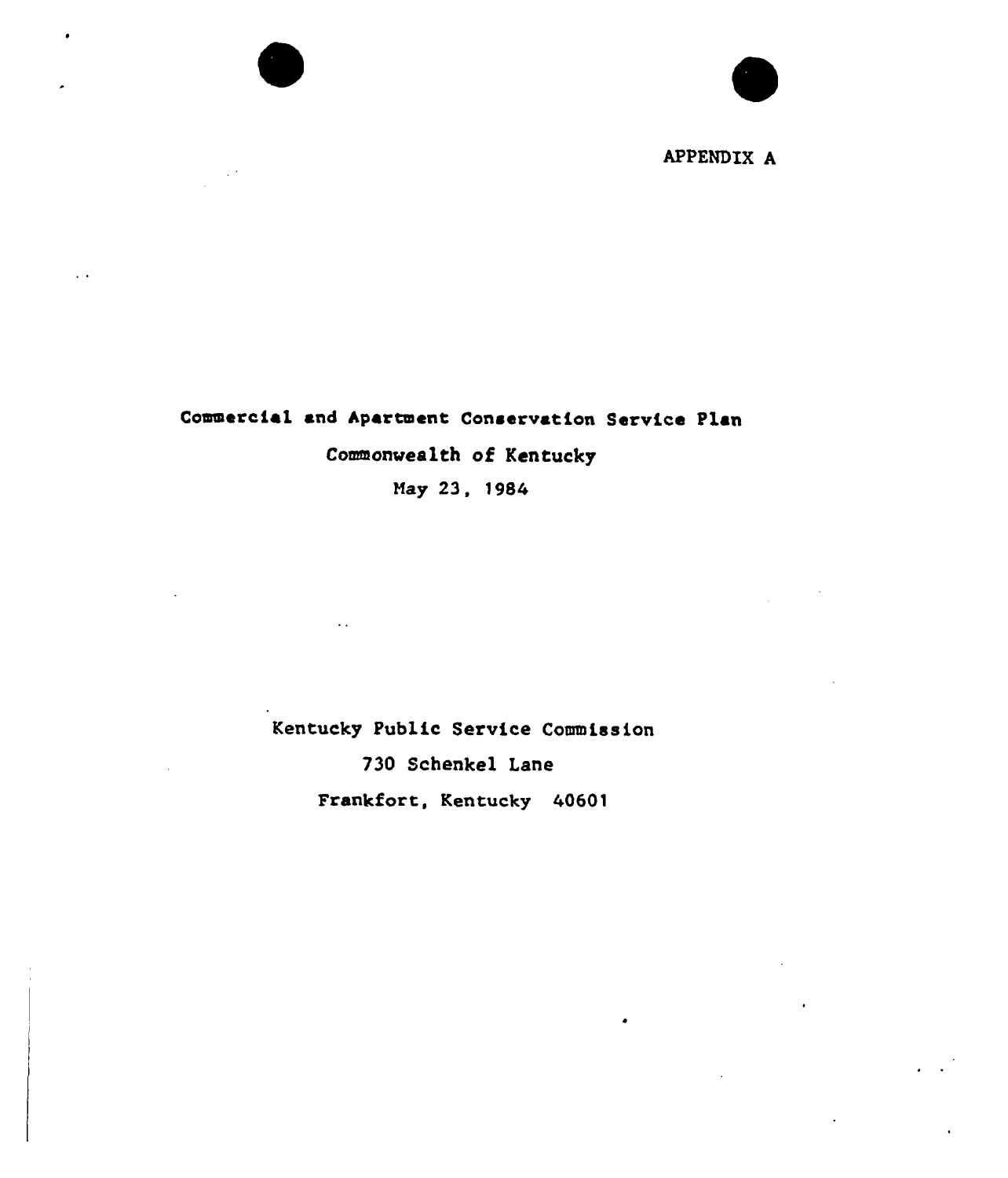# TABLE OF CONTENTS

 $\bullet$   $\rightarrow$ 

 $\mathbf{r}$ 

| Section    |                                                                              | Page                    |
|------------|------------------------------------------------------------------------------|-------------------------|
| 1.01       | Program Objectives and Scope of Benefits                                     |                         |
| 1.02       | Coverage of State Plan                                                       | 1                       |
| 1.03       | Definitions                                                                  | 3                       |
| 1.04       | Compliance Procedures                                                        | $\overline{\mathbf{3}}$ |
| $-1.05$    | Audit Announcement                                                           | 4                       |
| 1,06       | Program Audits                                                               | 5                       |
| 1.07       | Duplicate Audits                                                             | 8                       |
| 1.08       | Program Measures and Energy Conserving<br>Operation & Maintenance Procedures | 9                       |
| 1.09       | Auditor Qualifications/Training                                              | 9                       |
| 1.10       | Subsequent Customers                                                         | 10                      |
| 1.11       | Accounting and Payment of Cost                                               | 11                      |
| 1.12       | Customer Billing                                                             | 12                      |
| 1.13       | Coordination                                                                 | 12                      |
| 1.14       | Reports and Recordkeeping                                                    | 12                      |
| Appendix A |                                                                              |                         |
| Appendix B |                                                                              |                         |

Appendix C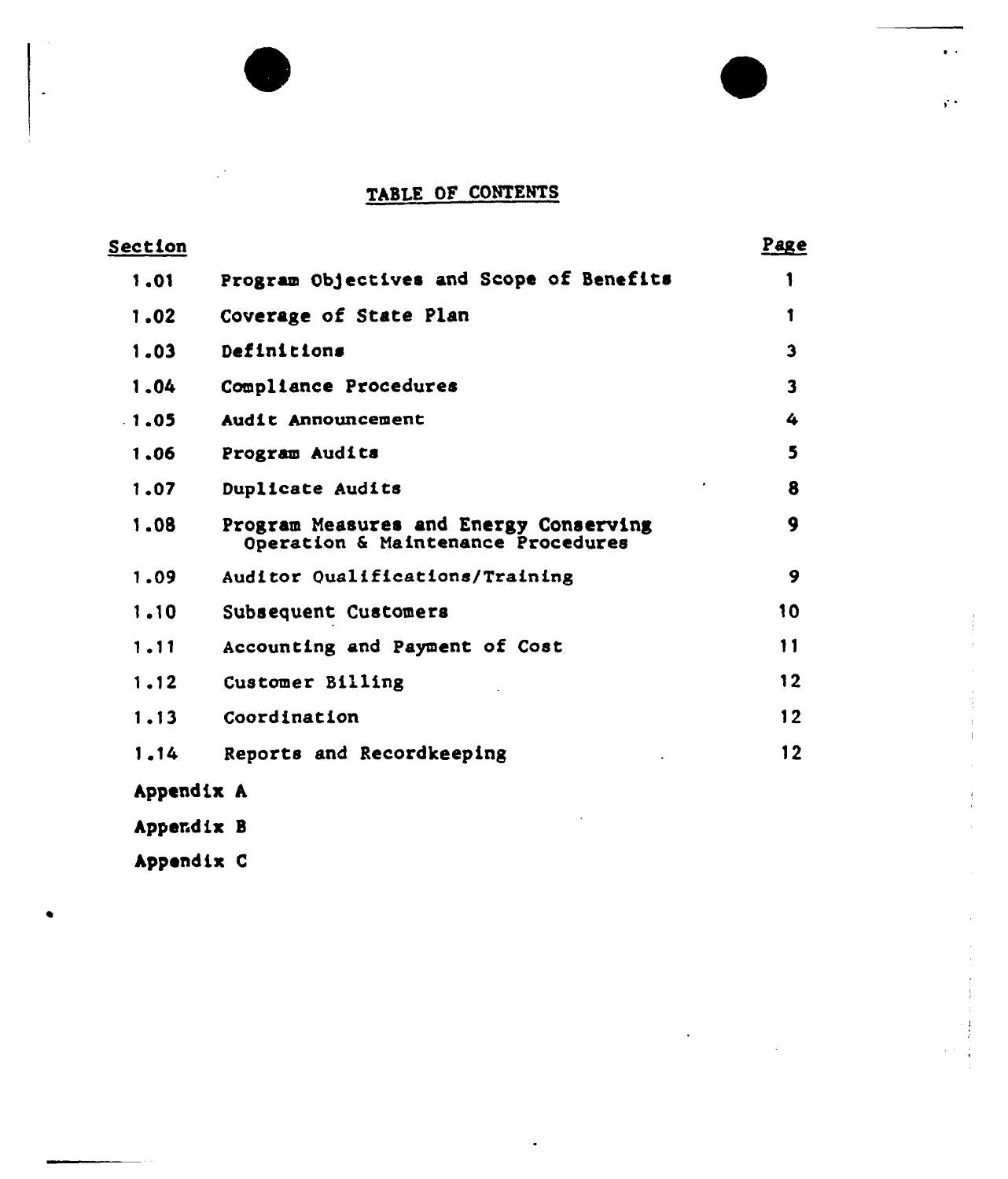# 1.01 PROGRAM OBJECTIVES AND SCOPE OF BENEFITS

This Plan establishes requirements for the Commercial and Apartment Conservation Service (CACS) Program for the Commonwealth of Kentucky and is fully responsive to the requirements for CACS Programs published by the Department of Energy in the Federal Register on October 26, 1983 (48 FR 49622; 10 CFR 458.101-314). This P1en was prepared by the Kentucky Publfc Service Commission (PSC), which is the agency designated by the Governor of the Commonwealth to prepare and submit the CACS Plan for Kentucky. Questions about this Plan should be directed to the Kentucky PSC.

This program assures that customers of covered utilities vill be provided with appropriate energy conservation information and will be offered an energy audit of their business or apartment buflding.

#### 1.02 COVERACE OF STATE PLAN

All regulated utilities providing utility service within the Commonwealth which meet the deffnition of "covered utflity" are sub)ect to this Plan. The term "covered utility" means, fn any calendar year, a public utility which during the second preceding calendar year had either:

- (a) Sales exceeding. 10 billion cubfc feet of natural gas for purposes other than resale; or
- (b) Sales exceeding <sup>750</sup> million kilowatt-hours of electric energy for purposes other than resale.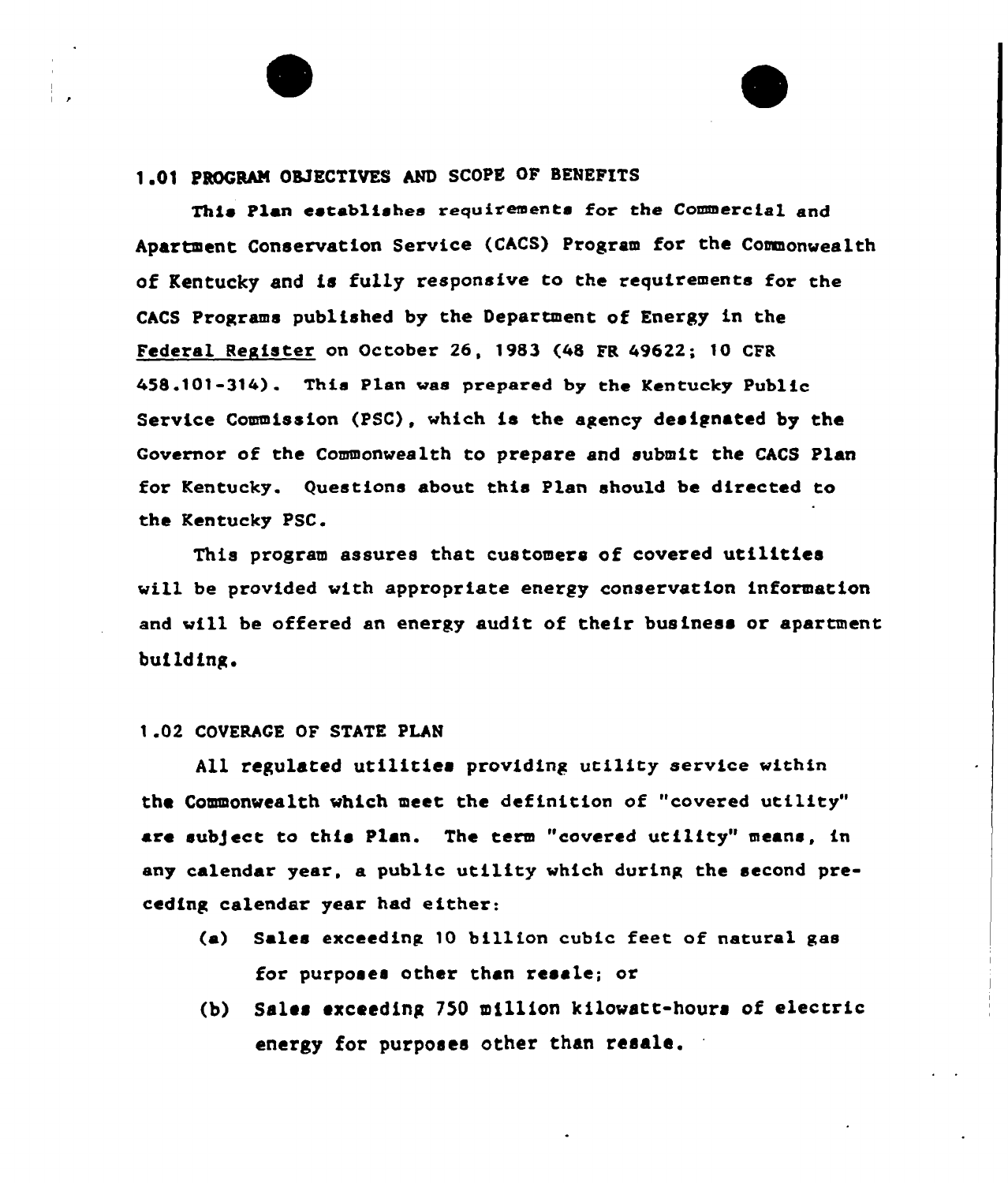# The following regulated utilities fall within this definition and are covered by this Plan:

 $\mathcal{L}^{\mathcal{A}}$ 

Gas Utilities

Columbia Gas of Kentucky, Inc. Louisville Gas and Electric Company Union Light, Heat and Power Company Western Kentucky Gas Company

## Electric Utilities

Kentucky Power Company

Kentucky Utilities Company

Louisville Gas and Electric Company

Union Light, Heat and Power Company

Rural Electric Cooperatives

Green River Electric Corporation

Henderson-Union Rural Electric Cooperative Corp. Building heating suppliers, as defined in 10 CFR 458.102, are not included in the State Plan.

Any other utilities Jurisdictional to the PSC who wish to participate in this program shall also be referred to as covered utilitics for purposes of this program.

<sup>A</sup> utility need not offer audits to all commercial and apartment buildings if the PSC determines, within <sup>6</sup> months of the effective date of the Federal CACS Rule (Chapter II Title 10 Code of Federal Register, Part 458), that inclusion of commercial or apartment buildings would significantly impair the utility's ability to:

 $-2-$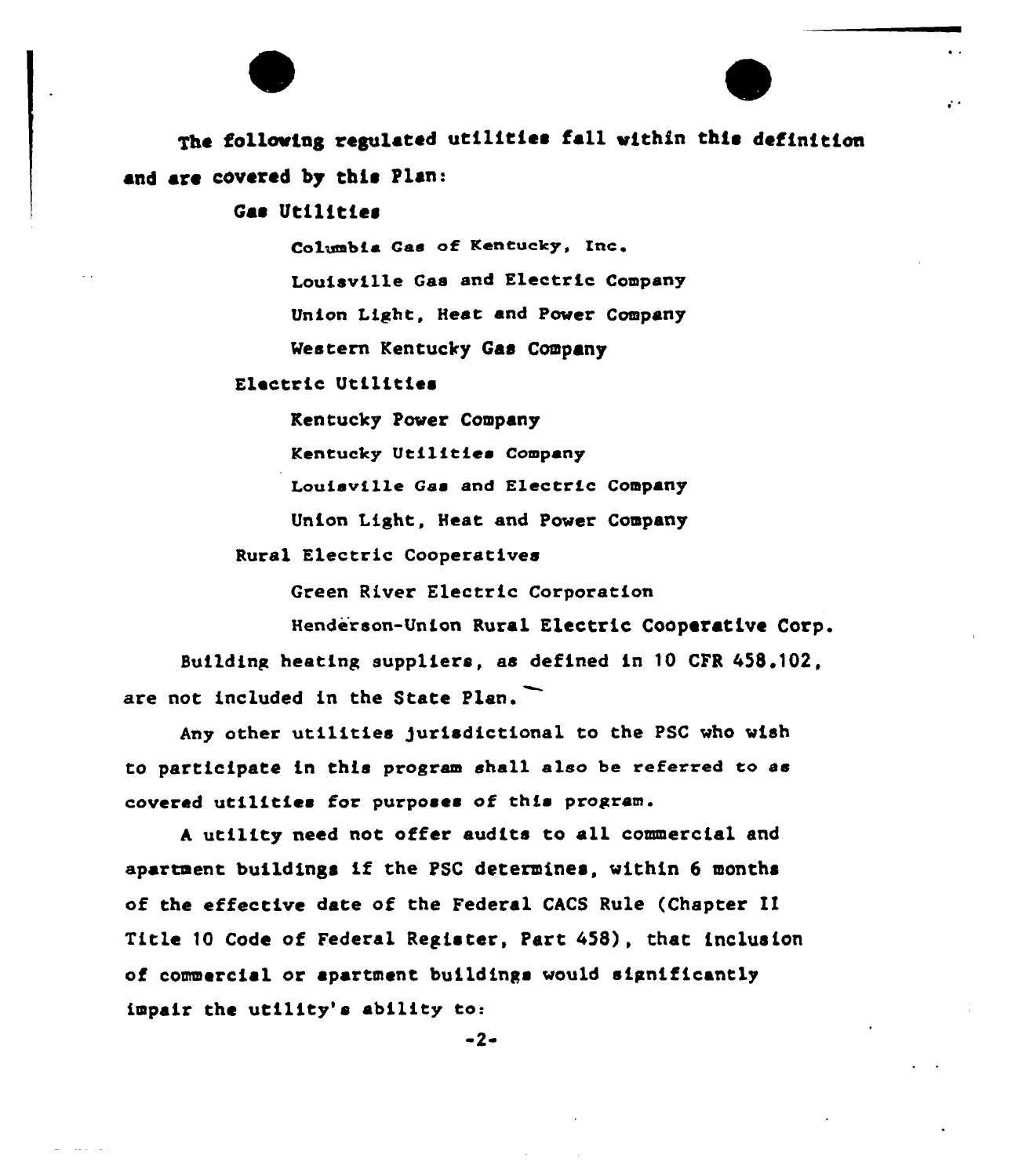- (a) fulfill the requirements of RCS; or
- (b) provide utility service to its customers.

## 1.03 DEFINITIONS

Definitions for terms relating to this program and used in this Plan are found in Appendix <sup>A</sup> and are the same as those contained in Section 458.102 of the CACS rules published in the Federal Register Vol. 48, No 208 on October 26, 1983.

## 1.04 COMPLIANCE PROCEDURES

All covered utilities are required to comply with the Kentucky Commercial and Apartment Conservation Service Plan. Each covered utility shell submit for approval by the Kentucky Public Service Commission its written description for complying with the State Plan within 60 days after its issuance. Utilities may change or modify plans sub)ect to PSC approval. Thereafter, the PSC will monitor program implementation by audi'ting utility activities and reviewing annual reports provided by the utilities as set forth in Section 1.14; Reports and Recordkeeping. If compliance problems are identified as a result of either the utility audit or the review of annual reports, the PSC will work with the utility (utilities) in an effort to bring about compliance. If this effort fails, the PSC will implement the procedures outlined in Chapter 278 of the Kentucky Revised Statutes to insure compliance. Non-compliance with the State Plan by any utility may result in non-recovery by the utility of some or a11 CACS program cost allowances (as determined by PSC) through rate adjustment during

 $-3-$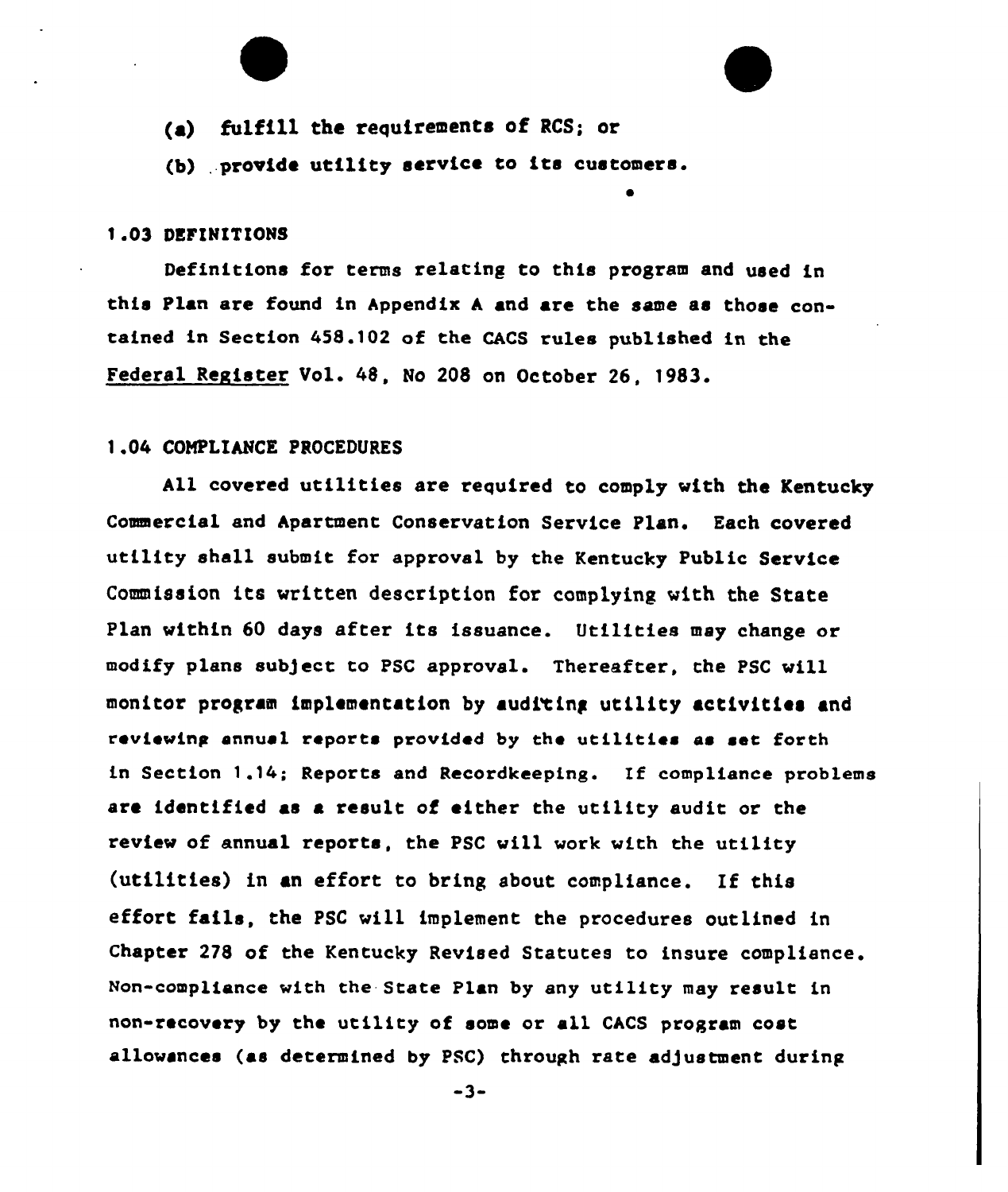the period of non-compliance. Non-compliance may further result in the return of the customer's charge for the audit.

 $\mathcal{L}$  .

<sup>1</sup> 05 AUDIT ANNOUNCEMENT

An announcement of the CACS Program shall be provided to each eligible customer no later than 12 months after approval of this Plan and at least once every two years thereafter until January 1, 1990.

This Program announcement shall include but not necessarily be limited to the following:

- (a) <sup>A</sup> description of the services offered;
- (b) An explanation of how the eligible customer may request a program audit; and
- (c) The cost of ehe program audit to the customer.

It is recommended that program announcements also include a description of the benefits which could be derived by the customer through the completion of a CACS audit.

The information furnished in the announcemene shall not unfairly discriminate nor be distributed in a manner that would unfairly discriminate against any measure or eligible customer. The announcement may contain the stipulation that an eligible customer should, upon receipt of an offer eo audie, requese his or her audit from the covered utility which provides the primary heating fuel or energy source if such customer is served by more than one covered utility.

Information which shall not be included in any audit announcement distributed as part of this program includes:

 $-4-$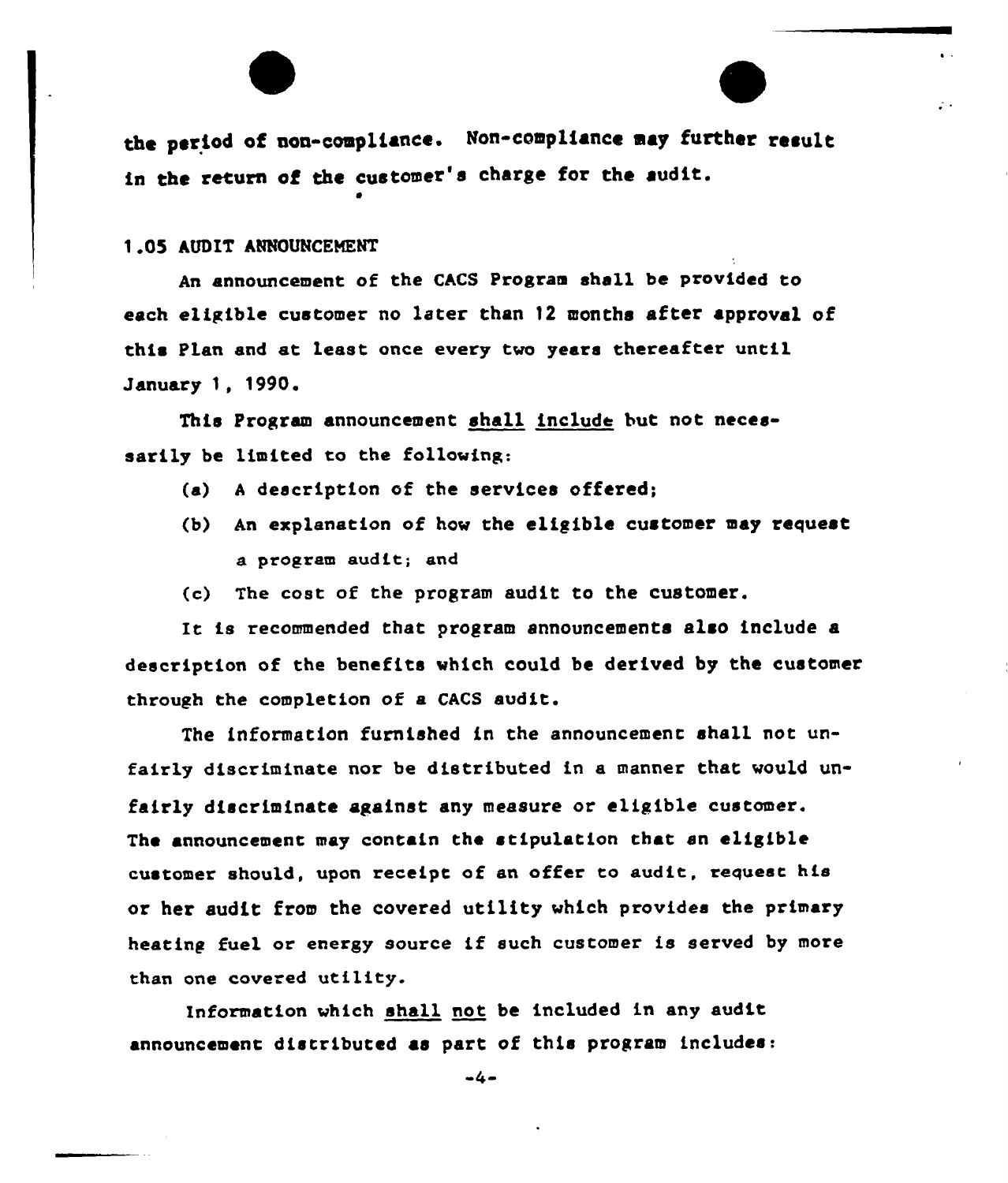- (a) Advertisement for the sale, installation or financing of any energy conserving product; and
- (b) Information relating to products that are not program measures or energy conserving operation or maintenance procedures.

In order to ensure compliance with the announcement provisions of this Plan, each covered utility shall submit to the PSC for approval, within 60 days of receipt of Commission Order to comply with the CACS Plan, a proposed schedule for the distribution of audit announcements and for responding to audit requests. The PSC shall review the proposed schedules and shall, within one month of receipt, notify the covered utility of its approval or recommendations for changes in that schedule. Further, each covered utility shall submit to the PSC for approval a copy of each audit announcement form. The PSC shall review the proposed announcements and shall notify the covered utilities of its approval prior to the printing and distribution of the audit announcements.

#### 1.06 PROGRAM AUDITS

Each utility included in this Plan shall provide, upon request, to each eligible customer an on-site Program audit which addresses only applicable Program measures approved by this Plan. The auditor will present calculated purchase and/or installation costs and resulting energy savings for all Program measures except caulking and weatherstripping. For load reducing measures (which include envelope improvenents), the savings vill. be based 'on standard beat

-5-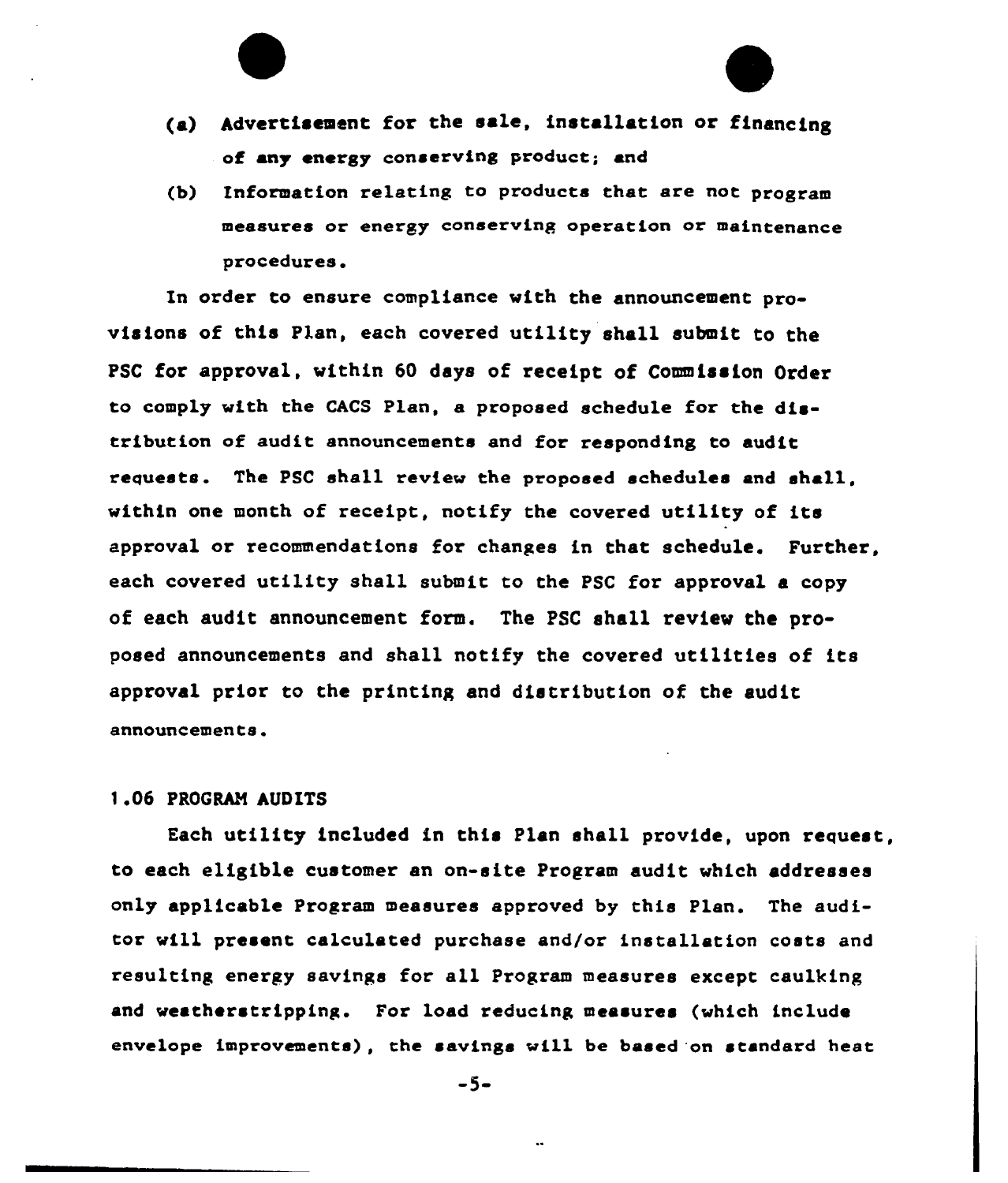loss/heat gain algorithms. Refer to: "ASHRAE Handbook of Fundamentals. 1981." Chapter 23). For heating/cooling plant modifications, the savings will be based on state of the art efficiency measurement, such as annual fuel use efficiency {AFUE), or energy efficiency ratings (EER).

The program audit format is to be designed by the utility. The format must include ell program measures end operation end maintenance procedures end must be performed by a qualified auditor.

The program audit need not address e Progrem measure if the building to be audited does not meet criteria for the measures listed in Appendix <sup>B</sup> of this Plan.

The covered utility shall schedule a program audit for each eligible customer within thirty (30) days of utility receipt of the customer's payment. However, the audit shall be performed in e timely manner but must be done within sixty (60) days after payment. So that utilities mey better control travel costs in providing audits, the scheduling of audits mey be based on the location of the audit site as it relates to other audit sites and need not be based on e "first come; first served" approach. Aside from the consideration of audit 1ocstion mentioned above, ell audit scheduling must be made on <sup>e</sup> non-discriminatory basis.

To determine the eligibility of a commercial building for e program audit on the basis of the on-site consumption of less than 100 million Btu of a fuel other than electricity or natural ges, the following conversion factors are to be used:

Coal: 24.5 million Btu/short ton;

Distillate Fuel Oil: 138,690 Btu/gallon

-6-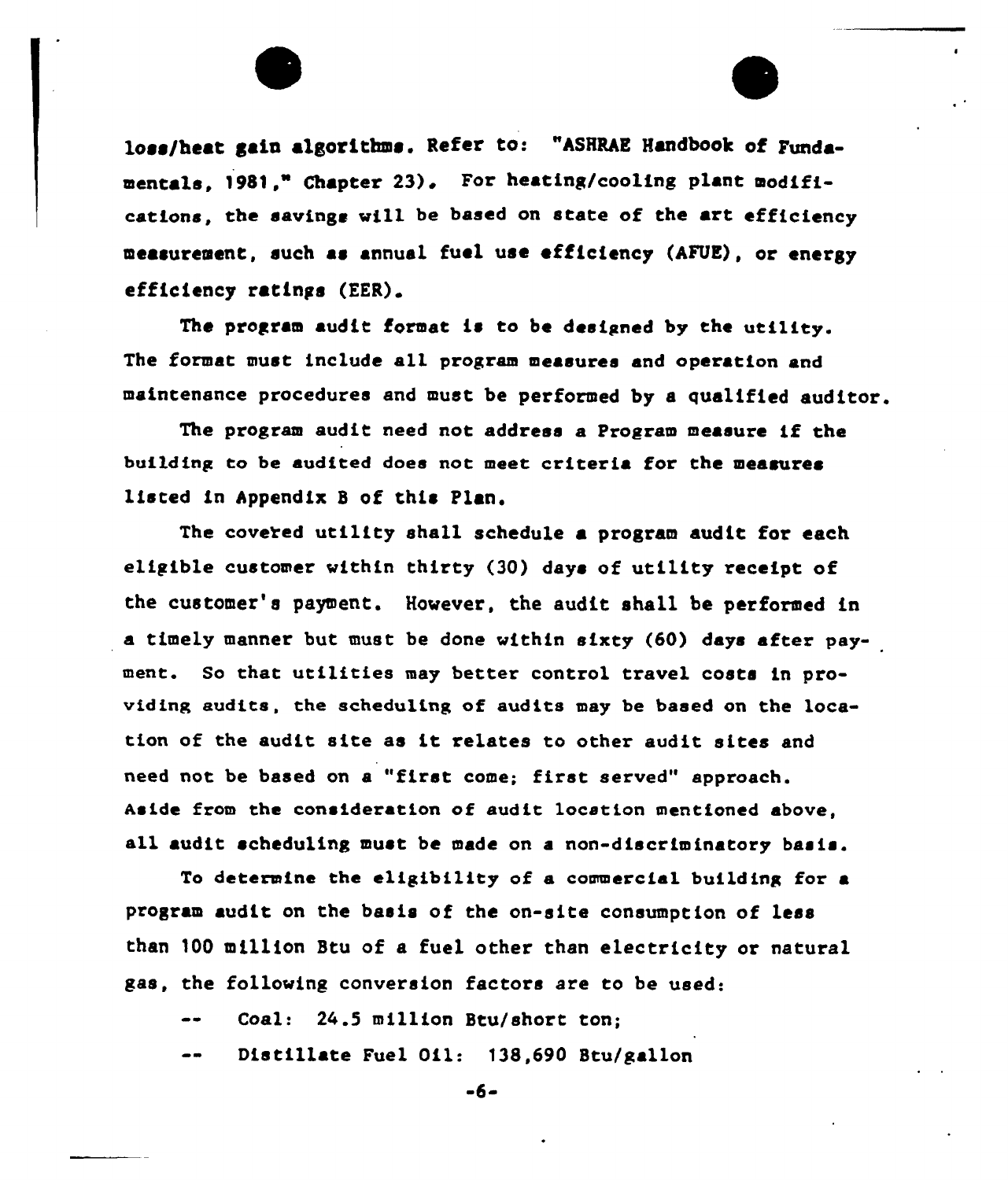LPG: 95,475 Stu/gallon;

. Purchased Steam: 1000 Stu/pound; and

Residual Fuel Oil: 149,690 Btu/gallon.

All audited customers shall receive audit results in writing. If audit report ia not presented in person, the auditor shall provide a telephone number with the audit report which the customer can call to discuss the results. The audit report shall include the following information:

- (a) <sup>A</sup> report of the type, quantity and rate of energy consumption of the audited building;
- (b) Identification and explanation of the applicable energy coneervine operation and maintenance proeedurea defined in )0 CFR 45&.f03 together with an indication to the extent feasible, of the energy savings to result from these practices;
- (c) <sup>A</sup> report on the need, if any, for the purchase and installation of the applicable program measures, defined in 10 CFR 458.307;
- (d) The approximate cost of purchasing and/or installing the applicable program measures using typical practice estimates based on local construction costs;
- (e) The simple payback for all recommended program measures (except caulking and weatherstripping) wherever feasible; and
- (f) An explanation of how to find more specific information on the purchase, financing and installation of program measures, and information on other commercially availabie audit services.

 $-7-$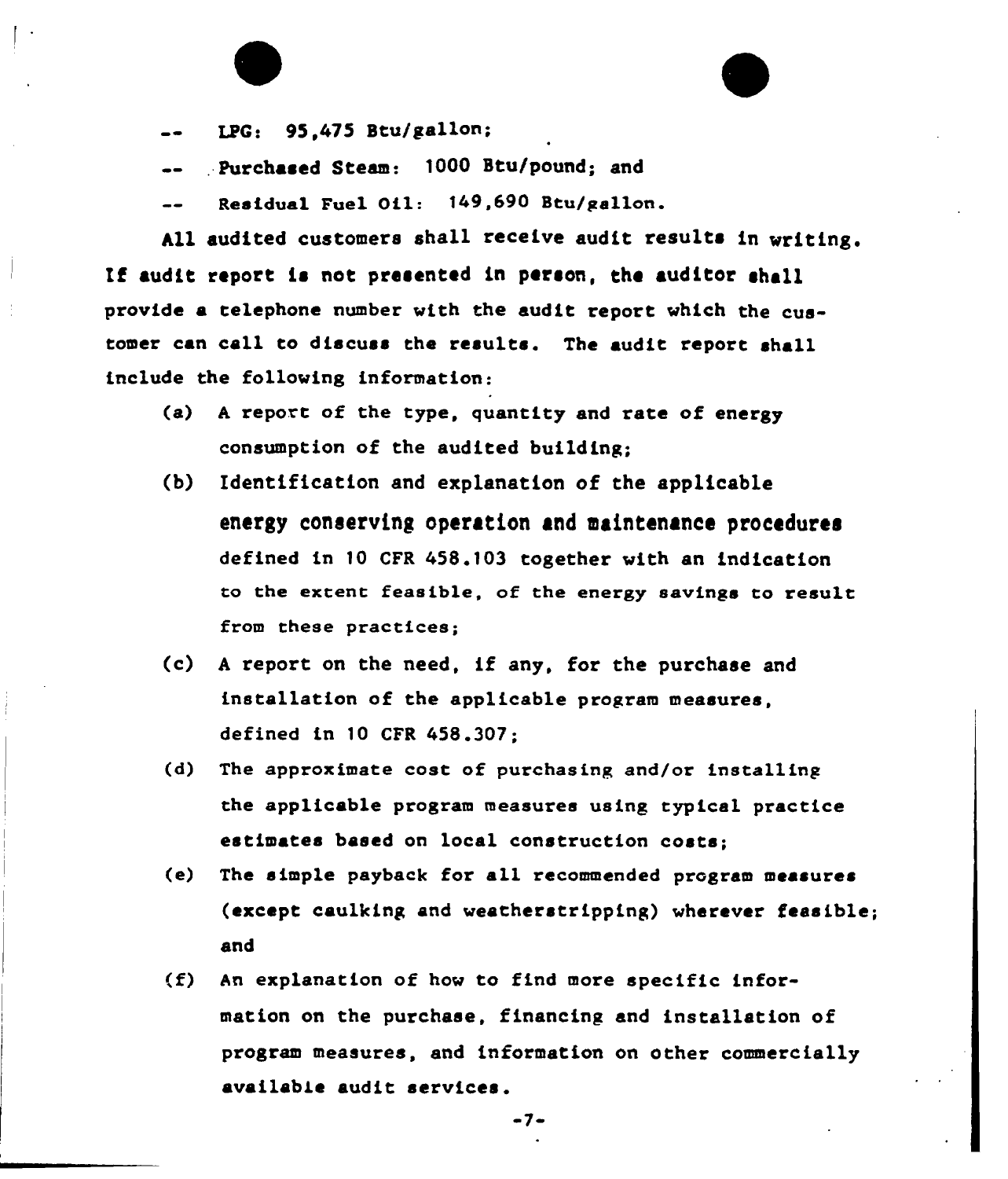Each eligible apartment building customer must certify, as condition for receiving a program audit of an apartment building, that the customer agrees to supply to the tenants within two weeks, after receipt of the audit results, information developed by the audit relating to operations and maintenance procedures and program measures which are applicable to an individual apartment.

 $\therefore$ 

All audit procedures will be validated to ensure accuracy. The covered utilities will compare the calculations to those contained in standard references such as the ASHRAE Handbook of Fundamentals. Mhen such calculations do not exist in standard reference, they will review the calculations for accuracy. The utilities will also review all assumptions used in the cost/ savings calculations to determine appropriateness and reasonableness.

In conjunction with the Program set forth in this Plan, auditors shall not recommend any supplier, contractor, or lender who supplies, installs or finances the sale or instellation of any energy conserving product.

There shall be no unfair discrimination among Program measures in conjunction with the Program set forth in this Plan.

#### 1.07 DUPLICATE AUDITS

Utilities shall not be required to conduct a Program audit of any commercial or apartment building. which was audited previously pursuant to this Plan or which received an energy audit under the Federal Institutional Conservation Program. Utilities may co-

-8-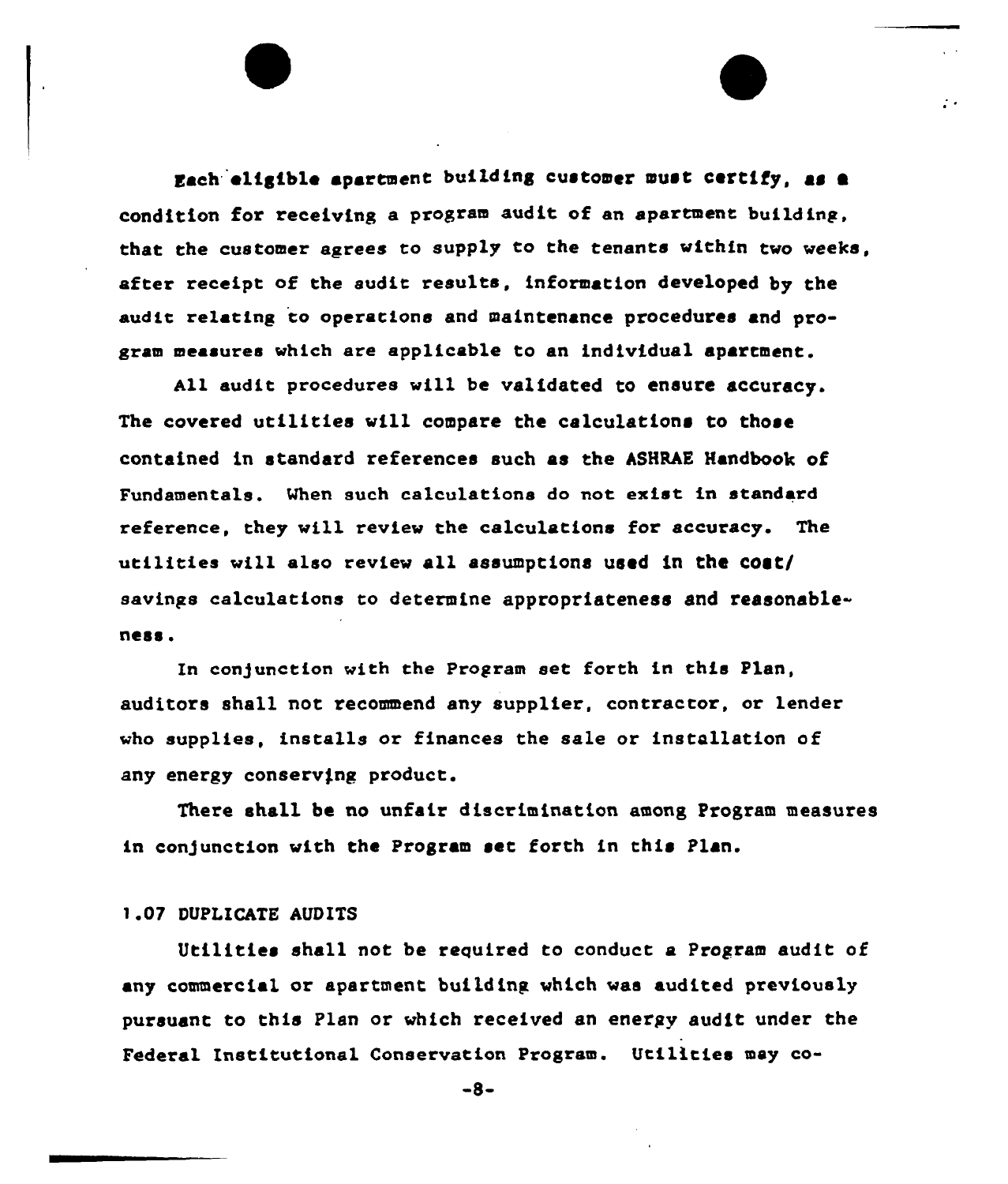ordinate their efforts to avoid duplication of audits. tomers are served by more than one covered utility, the utility selected by the customer shall perform the audit.

# <sup>1</sup> .08 PROGRAM MEASURES AND ENERGY CONSERVIHG OPERATION AND NAINTENANCK PROCEDURES

The Program measures and energy conserving operation and maintenance procedures to be addressed in program audits are those identified as program measures in 10 CFR 458.104. (See Appendix C.).

## 1.09 AUDITOR OUALIFICATION/TRAINING

The covered utility shall assure that each person performing audits is qualified and possesses sufficient training to perform the necessary measurements, calculations, caste and savings estimates and audit proceduree. In general, auditors should possess:

- $(a)$  A general understanding of commercial and apartment building construction; particularly, a knowledge of the heating and cooling systems, of heat transfer and related environmental effects, of the different types and applications of Program measures and of any relevant State installation standards.
- (b) The capability to determine the applicability of the Program measures and proficiency in pertinent auditing procedures for each applicable Program meaeure.
- (c) <sup>A</sup> general knowledge of the nature of solar energy and its applications.
- (d) A specific knowledge of utility rates.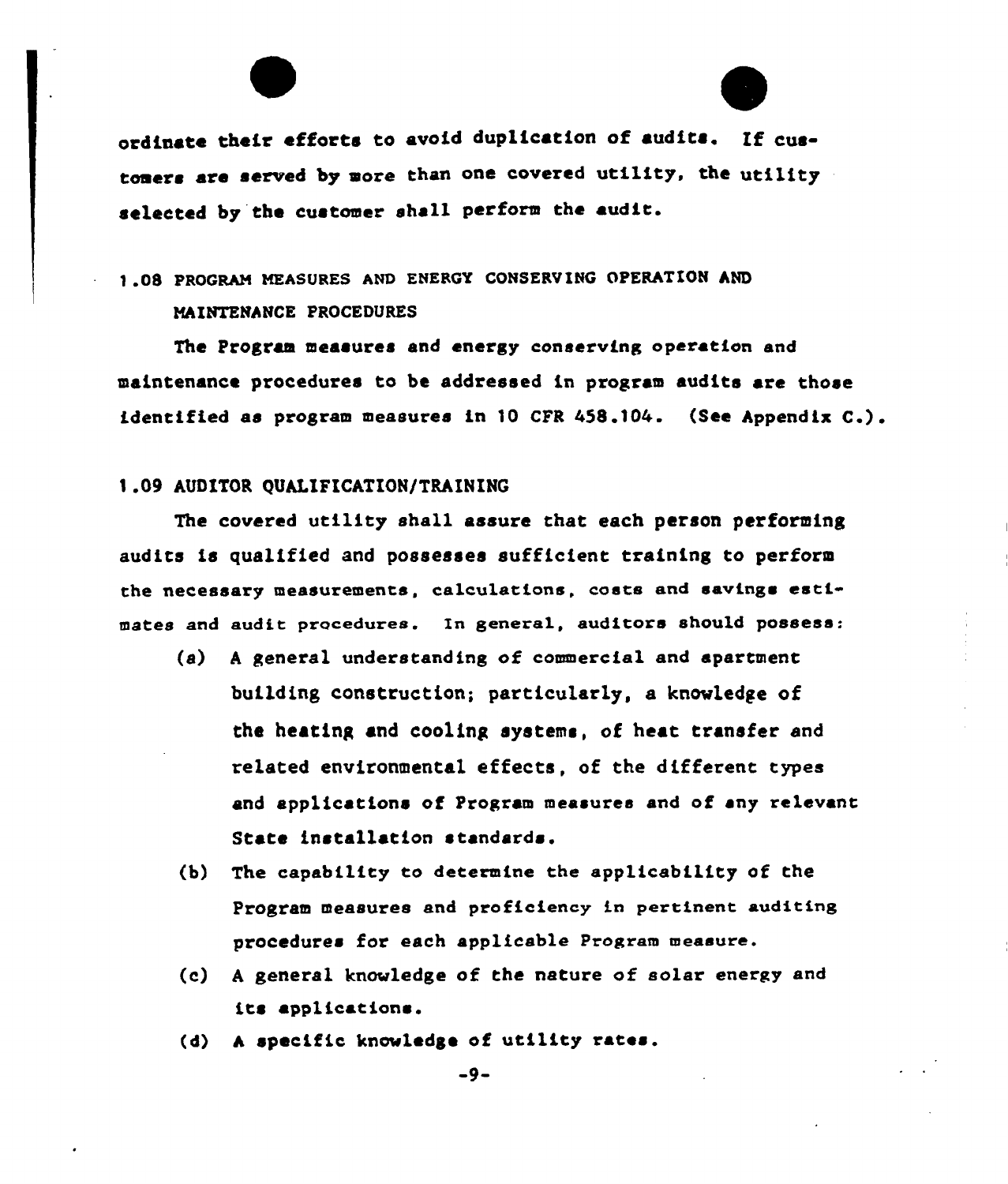(e) A working ability to calculate or determine the steady state efficiency of a furnace or boiler.

 $\sim$   $\sim$ 

- (f) <sup>A</sup> general knowledge of pneumatic, electrical and hydronic control systems and their applicability to automatic energy control systems.
- (g) hn understanding of the inter-relationship between the various loads in the eligible building population ineluding the ability to anticipate the corresponding effect on one load of changes to the other;
- (h) A general knowledge of lamps and lighting systems used in commercial and multifamily buildings.
- $(1)$  A general knowledge of the functions and operating characteristics of steam systems in commercial and apartment buildings as well as the various types and symptoms of steam system failure; and
- (]) An understanding of automatic energy control systems and the living habits of the occupants, the structure and the mechanical and lighting systems (energised systems).

It sha11 be the uti1ities responsibi1ity to provide evidence of auditor qualifications to the PSC.

#### 1.10 SUBSEQUENT CUSTOMERS

The covered utility shall retain in its file for not less than 10 years from the date of a program audit a report of each program audit performed pursuant to the CACS Program. Each subsequent customer shall be informed of the fact that a covered utility may have previously audited his/her building under the CACS

-10-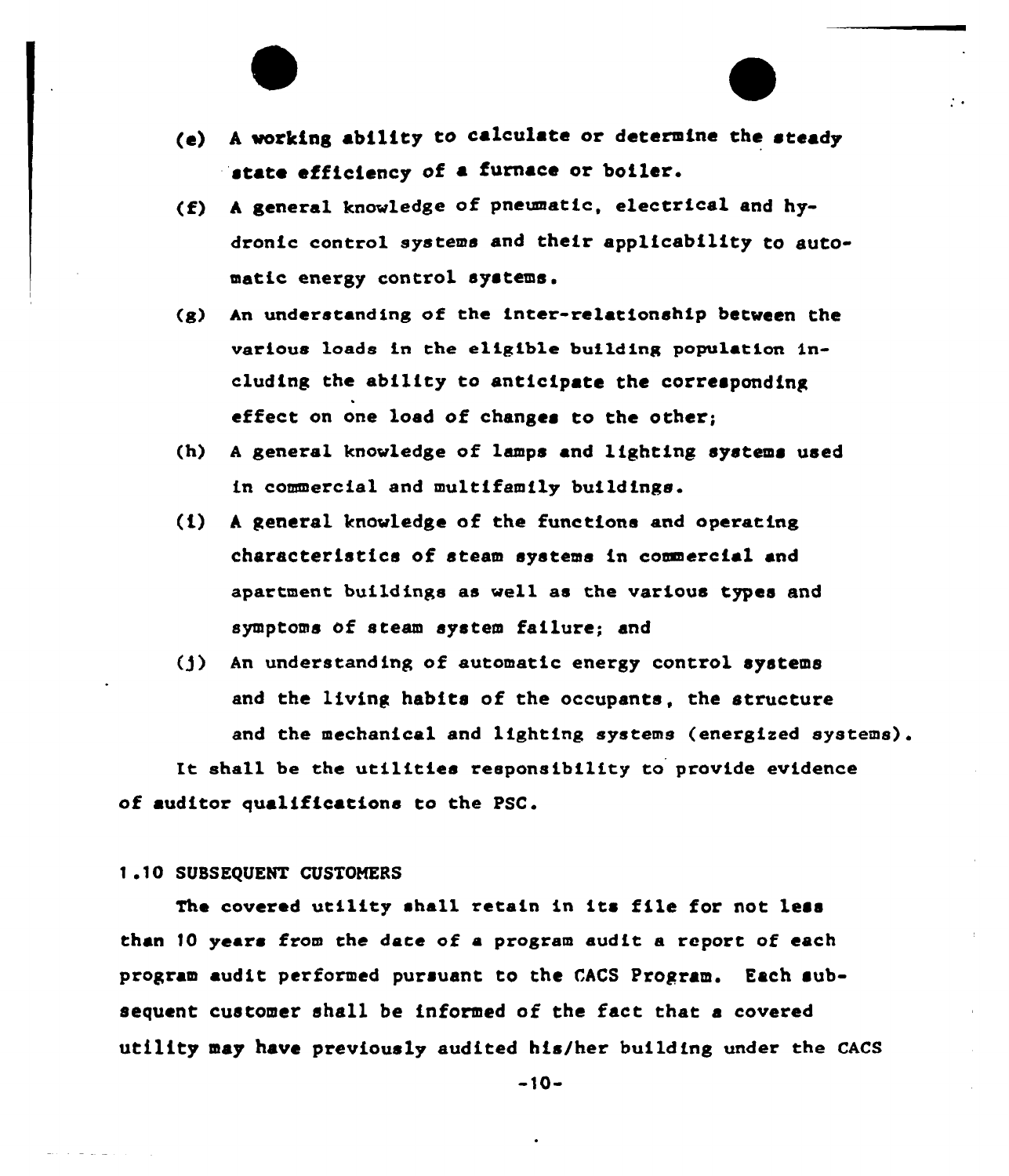program. The utility may use the regular audit announcement to carry out this notification. Additionally, the utility shall make the previous audit report available to the subsequent customer at no cost.

<sup>A</sup> covered utility may perform a new audit of a building which was previously audited under the CACS Program, instead of providing the report described above if the customer agrees. In such instances, the customer must have been informed of both the availability of the previous audit report and the cost of a new audit.

<sup>1</sup> 11 ACCOUNTING AND PAYNENT OF COST

All amounts expended or received by a covered utility which are attributable to the CACS Program, including any penalties paid under Federal Standby Authority, shall be accounted for on the books and records of the utility separately from amounts attributable to all other activities of the covered utility. All amounts expended by a covered utility in providing the audit announcement and in disseminating information about the CACS Program shall be treated as a current expense of providing utility service and be charged to all ratepayers of the covered utility in the same manner as other current operating expenses of providing such utility service.

Each covered utility vi11 charge customers directly for audits according to the following fee scale:

Apartment Building: \$15.00/audited unit or actual cost

whichever is 1over

Commercial Building: \$100.00 or actual cost whichever is lower.

-11-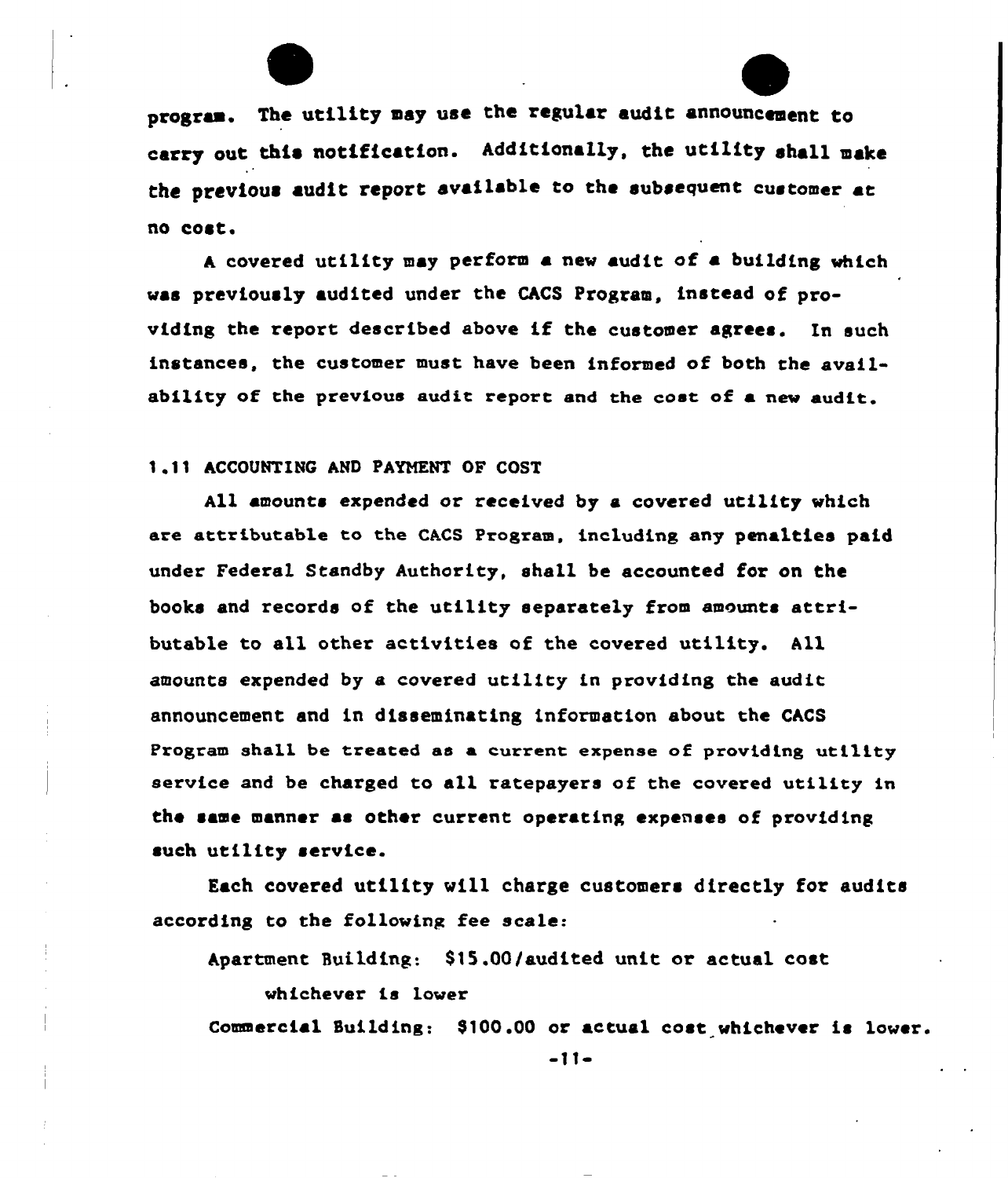All amounts expended by a covered utility in providing audits and audit. reports above and beyond those amounts recovered from customers directly shall be treated as a current expense of providing utility service and shall be charged to a11 ratepayers of the covered utility in the same manner as other current expenses of providing such utility services.

#### 1.12 CUSTONER SILLINC

Every charge by a covered utility to an eligible customer for any portion of the costs of carrying out a program audit, pursuant to this Plan, that is charged to the customer for whom the program audit is performed and that is included on a bi11 for utility service submitted by the utility to the customer, shall be stated separately from all other utility itemized costs on such bill.

### <sup>1</sup> .<sup>1</sup> <sup>3</sup> COORDINATION

 $\mathbf{v}$ 

The PSC shall, to the extent possible, coordinate the procedures and implementation of this State Plan with all other State, local and federal conservation programs.

### 1.14 REPORTS AND RECORDKEEPING

The Public Service Commission shall provide to the Assistant Secretary of the Department of Energy by July 1, following State Plan approval, and annually thereafter through July 1 of 1990, a report of the CACS program activities within the Commonvealth of Kentucky for the 12-month period ending the preceding April 1.

-12-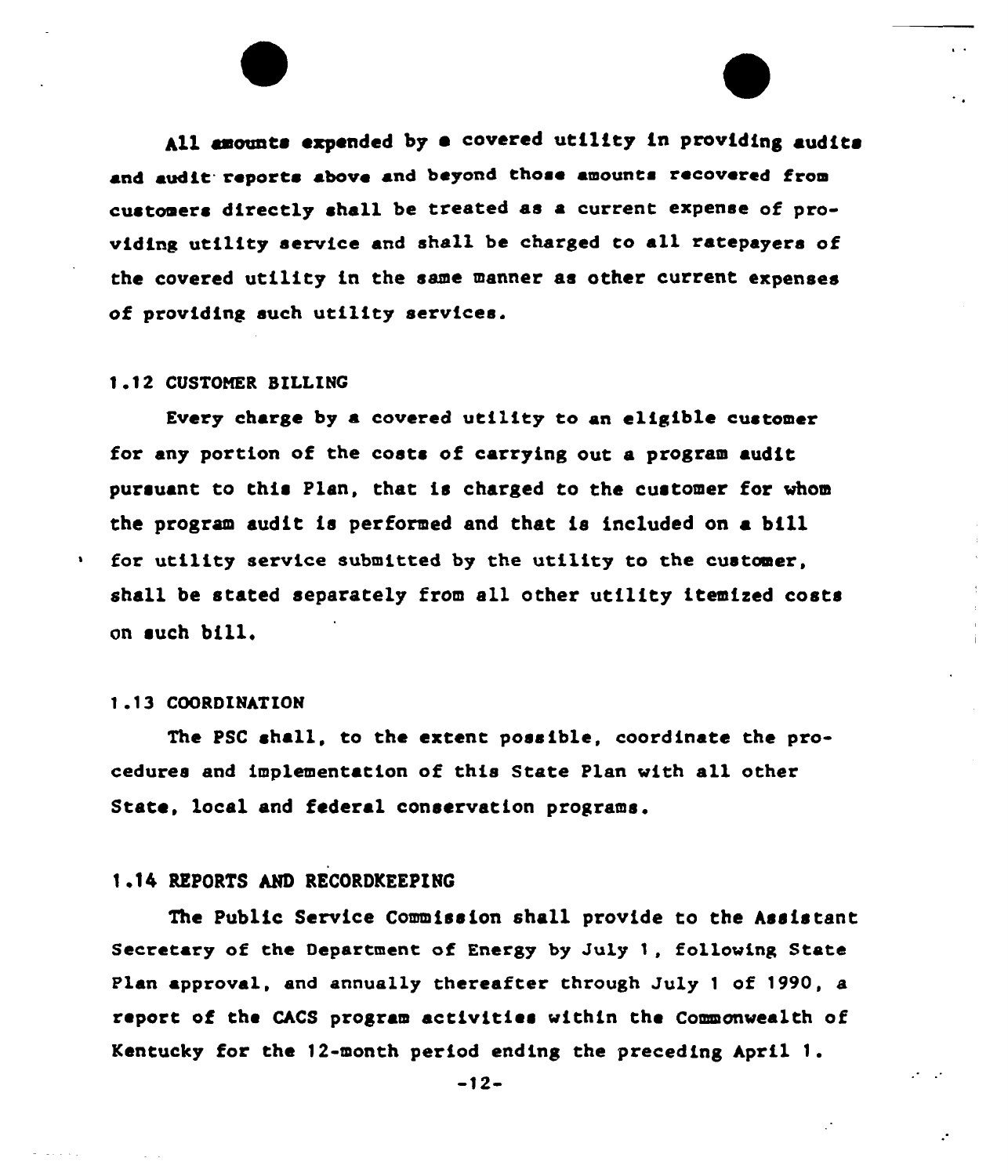# This report shall include:

- (a) The number and nature of program audits requested from and provided by each utility for commercial buildings and apartments separately.
- (b) The estimated State costs and each utility's cost of implementing the CACS Program.
- (c) The number of eligible customers, if known, and
- (d) Copies of the latest audit announcements, if not previovsly provided.

To assist the PSC in monitoring Program implementation, all covered utilities shall provide to the Commission by May 15, 1985, and every Nay 15 thereafter, a report containing the information outlined above for the 12-month period ending the preceding April 1. To insure retention of CACS Program information, each covered utility shall retain on file a copy of the report of results of each Program audit for 10 years from the date of the audie.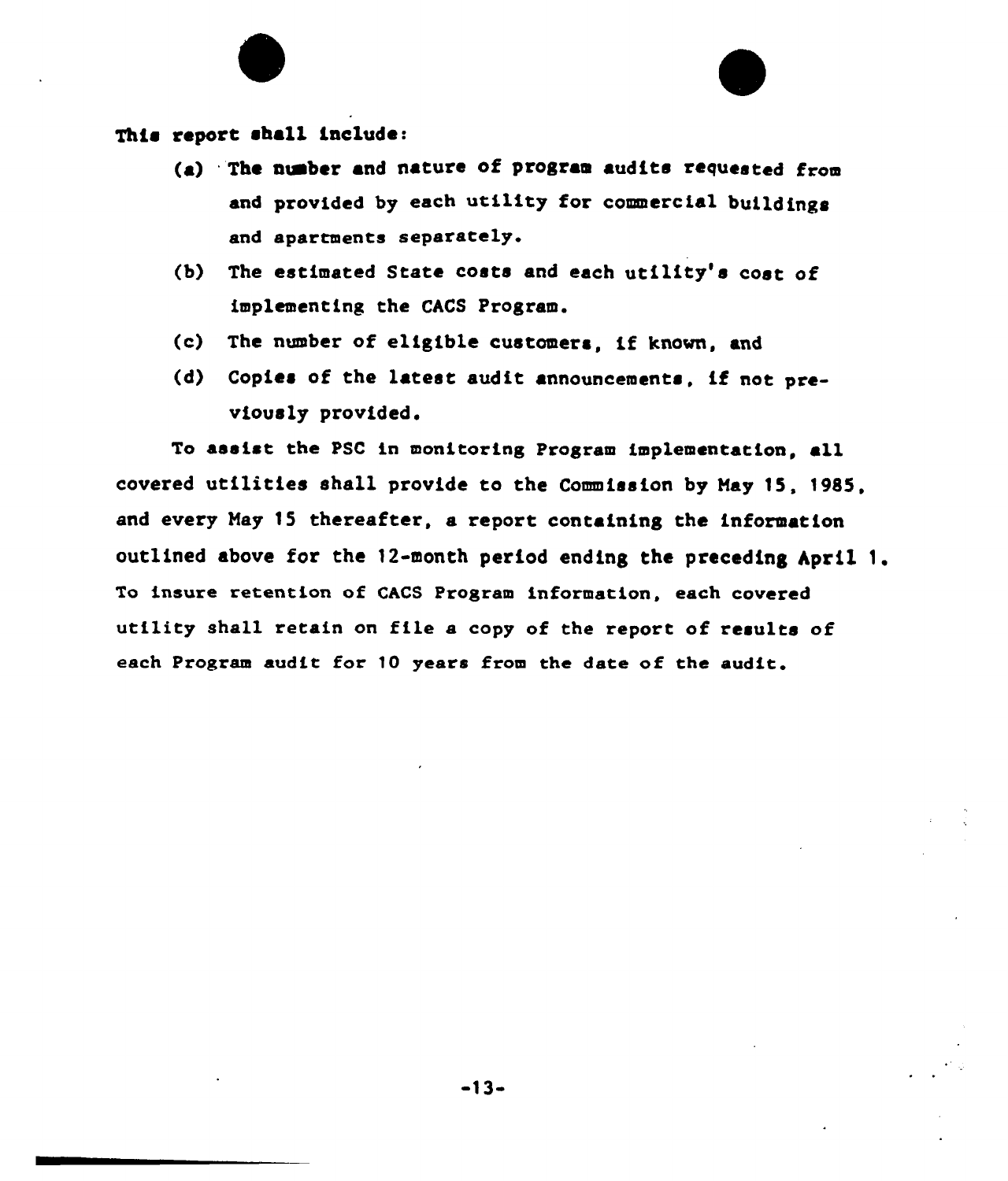#### AppENDIX A

#### Definitions.

- Apartment Building. The term--"Apartment Building" means a 1. building which is used for residential occupancy, was compuilding which is used for residential occupancy, was contained by apartments and uses any of the following: a central heating system; a central cooling system; or o central meter for the heating or cooling system.
- $2.$ Assistant Secretary. The term "Assistant Secretary" means the Assistant Secretary for Conservation and Renewable Energy for the U.S. Department of Energy.
- Audit Announcement. The term "Audit Announcement" means the offer of an audit which \$458.304 requires a covered utility  $3.$ or covexed building heating supplier to provide to each eligible customex'.
- Building. The term "building" means any space which has 4. permanent walls with no openings connecting the space to any adjacent conditioned space, is separately heated and cooled, and has its own meter(s).
- Building Heating Suppliex'. The term "Building Heating  $5.$ Supplier" means any person engaged in the business of selling No. 2, No. 4, or No. 6 heating oil, kerosene, or propane to eligible customers.
- 6. Commercial and Apartment Conservation Service Program. The term "Commercial end Apartment Conservation Service (CACS) Program" means the audit program which this plan require each covered utility and covered building heating supplier to implement pursuant to an approved State Plan, an approved Nonregulated Utility Plan, or a Federal Standby Plan.
- 7. Commercial Building. The term "Commercial Building" means a building--
	- (a) Which was completed on or before June 30, 1980;
	- (b) Which is used primarily for carrying out a business (including a nonprofit business) or for carrying out the activities of e State or local government;
	- (c) Which is not used primarily for the manufacture or production of products, raw materials, or agricultural commodities;
	- (d) Which is not e Federal building;

 $-1-$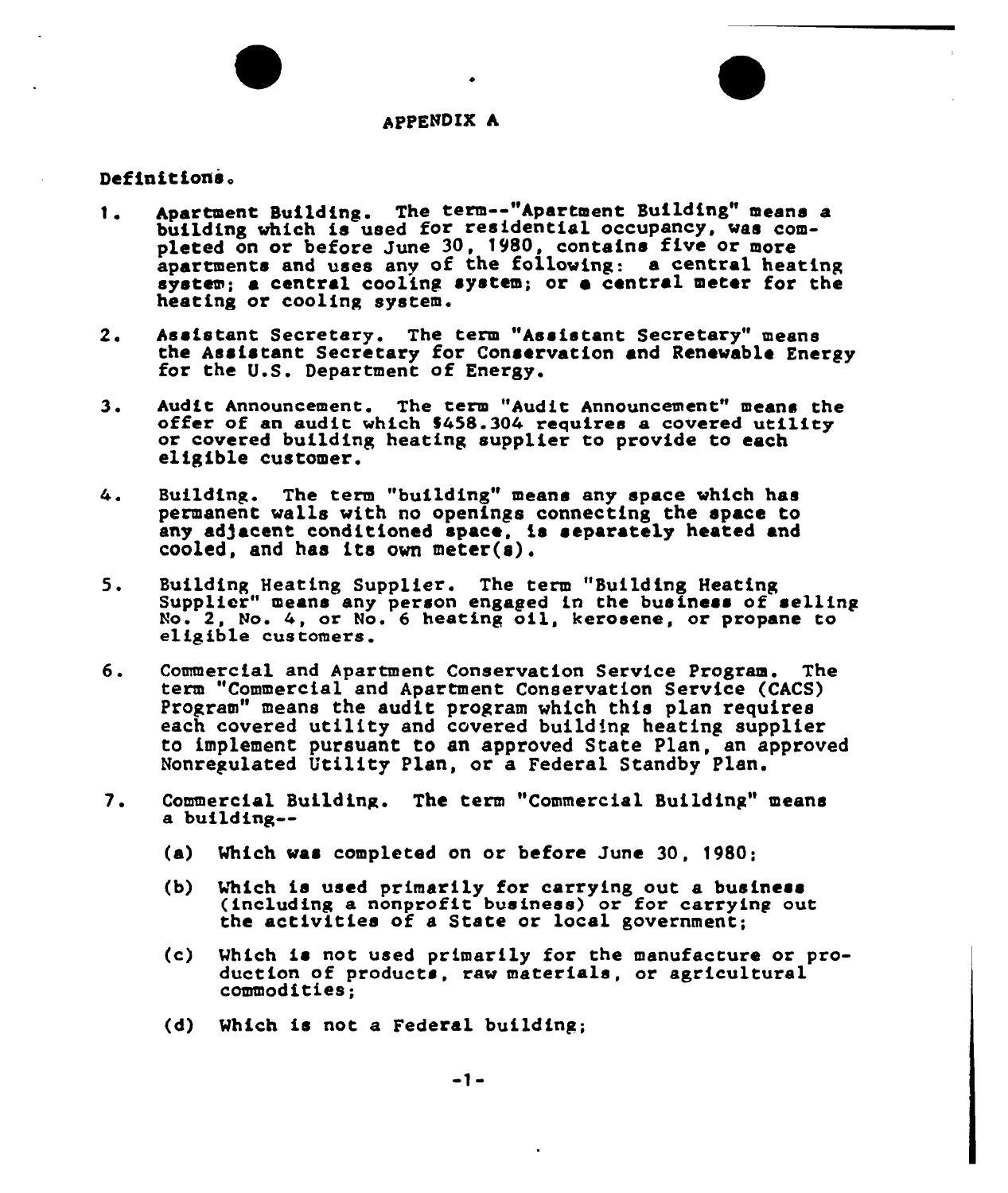



- $(1)$  4.000 kilowatthours of electricity, unless it is determined that the building exceeds the average monthly fuel prescribed in either paragraph  $(e)(2)$ or (3) of this definition;
- (if) 1,000 terms of natural gas, unless ft is determined that the buildfng exceeds the average monthly fuel use prescribed in either paragraphs (e)(1) or (3) of this definition; and
- (ifi) <sup>100</sup> million Btu of any other fuel, unless it is determined that the commercial building exceeds the average monthly fuel use prescribed in paragraphs (e)(1) and (2) of this definition
- $(f)$  For purposes of determining the consumption limits in paragraph (e) of this definition, all exterfor devices which are connected to the same meter as the building may be considered part of the building.
- 8. Covered Building Heating Supplier. The term "Covered Building Heating Supplier" means a buildfng heating supplier included in a State Plan.
- 9. Covered Utility. The term "Covered Utility" means in any calendar year a public utility (regulated or nonregulated) which during the second preceding calendar year had either--
	- (a) Sales of natural gas for purposes other than resale which exceeded 10 billion cubic feet; or
	- (b) Sales of electric energy for purposes other than resale which exceeded 750 million kilowatthours.
- 10. DOE. The term "DOE" means the United States Department of Energy.
- 11. Eligible Customer. The term "Eligible Customer" means any of the following:
	- (a) With respect to a covered utility, the owner or tenant of a commercial building or the owner (or the owner's agent) of an apartment building to whom the covered utility sells electricity or natural gas, for use in the building and who is the utility customer of record; or
	- (b} With respect to a building heating supplier, the owner or tenant of a commercfal building or the owner (or the

÷.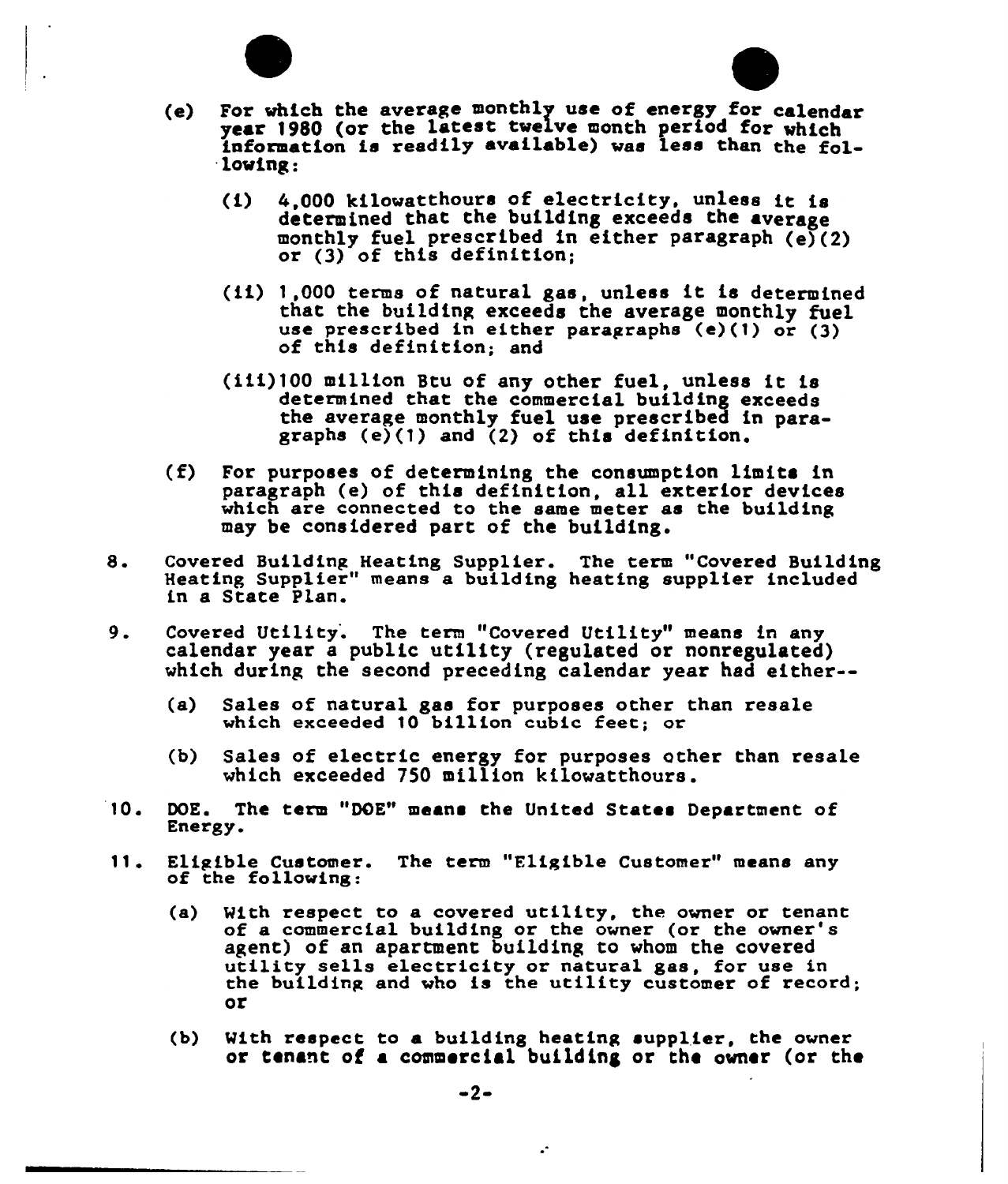owner's agent) of an apartment building to whom the building heating supplier sells No. 2, No. 4 or No. 6 heating oil, kerosene, or propane for use in the building and who is the supplier's customer of record.

- 12. Federal Building. The term "Federal Building" means any building or other structure owned in whole or part by the Government of the United States or a Federal agency, in eluding any structure occupied by a Federal agency under a lease-acquisition agreement under which the United States or a Federal agency will receive fee simple title under the terms of the agreement without further negotiations.
- 13. Governor. The term "Governor" means the Governor or chief executive officer of a State or the Governor's designee
- 14. Lead Agency. The term "Lead Agency" means <sup>a</sup> State agency authorized by law or designated by the Governor to develop and submit a State Plan.
- 15. NECPA. The term "NECPA" means the National Energy Conservation Policy Act, Pub. L. 95-619.
- 16. Honregulated Utility. The term "Nonregulated Utility" means a public utility which is not a regulated utility.
- Nonregulated Utility Plan. The term "Nonregulated Utility  $17.$ Plan" means a plan developed pursuant to Subpart <sup>D</sup> of the Federal Register Part <sup>458</sup> .
- 18. Program Audit. The term "Program Audit" means an on site inspection of a commercial building or sn apartment building carried out in accordance with the requirements of \$458.305.
- 19. Program Information. The term "Program Information" means the audit announcement and any information dissemination activities related to <sup>a</sup> CACS Program.
- 20. Public Utility. The term "Public Utility" means any person, State agency, or Federal agency which is engaged in the business of selling natural gas or electric energy, or both, for use in commercial buildings.
- 21. Rate. The term "Rate" means any price, rate, charge, or classification made, demanded, observed, or received with respect to sales of electric energy or natural gas, any rule,<br>regulation, or practice respecting any rate, charge or classification, and any contract pertaining to the sales of electric energy or natural gas.
- 22. Ratemaking Authority. The term "Ratemaking Authority" mean authority to fix, modify, approve, or disapprove rates.

 $\ddotsc$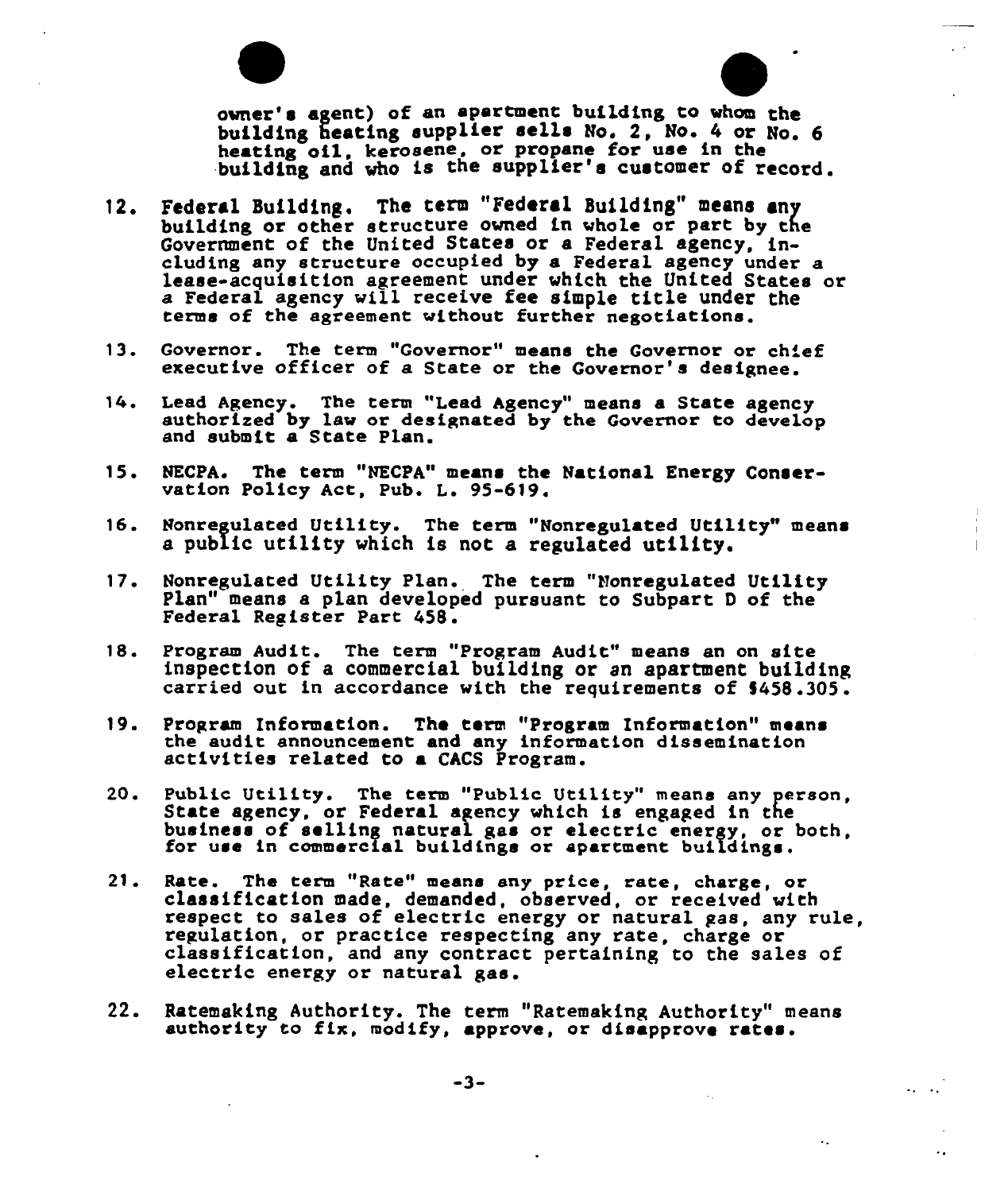



- Regulated Utility. The term "Regulated Utility" means o public utility with respect to whose rates a State regulator authority has ratemaking authority.
- 24. Secretary. The term "Secretary means the Secretary of Energy.
- 25. State. The term "State" means a State, the District of Columbia, and Puerto Rico.
- 26. State Agency. The term "State Agency" means a plan developed pursuant to Subpart <sup>C</sup> of the Federal Register Part 458.
- 27. State Regulatory Authority. The term "State Regulatory Authority" means any State agency which has ratemsking author- ity with respect to the sales of electric energy or natural gas by any public utility (other then by such State agency), except that in the case of a public utility with respect to which the Tennessee Valley Authority has ratemaking authority, such term means the Tennessee Valley Authority.
- 28. TVA. The term "TVA" means the Tennessee Valley Authority.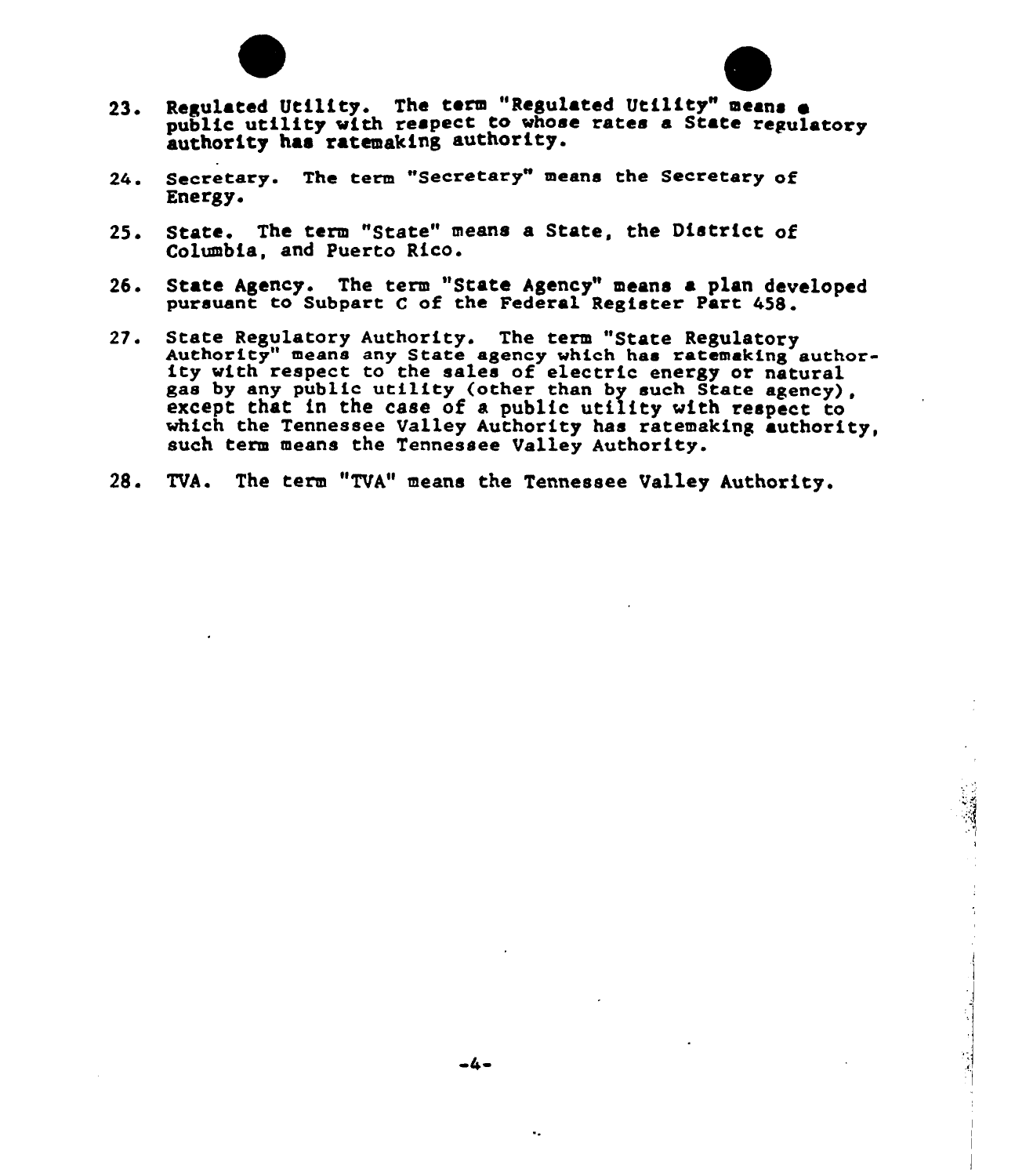#### APPENDIR I

# Program Measure Applicability Criteria.

- 1. A program measure is applicable in a building if:
	- (a) The measure is not already present in good condition and the potential exists to save energy and/or reduce energy demand in the building by installing it. A replacement measure is applicable only if a less efficient device performing the same function, which<br>is more than 5 years old, is already present in the building.
	- (b) Installation of the measure is not a violation of Federal,<br>State or local law or regulations.
- 2. Energy recovery systems (when waste heat from an air condi-<br>tioner is used to assist in heating water) are applicable if:
	- (a) The building uses at least 50 gallons of hot water per day;
	- (b) The building has a source of waste heat of  $3400 5800$ Stu/hour (e.g. the equivalent of waste heat from e twoton air conditioner; and
	- (c) The building is located in sn area with more than 2000 cooling degree days.
- 3. Furnace flue opening modifications are applicable if the furnace combustion air is taken from a conditioned area.
- Ceiling insulation is applicable if the differential between 4. the existing insulation and a level equivalent to R-30 exceeds R-11
- 5. Lighting system modification to use daylighting is applicable if any electric lighting fixtures are located within 15 feet of an existing window or skylight in a commercial building or in common areas of an apartment building.
- Passive solar heating thermosyphon air systems are applicable if the building has a south-facing  $(+45"$  of true south) wall б. free of a major obstruction to sunshine during the heating season.
- $7.$ Solar domestic hot water systems sre applicable if the building consumes more than 80 gallons of hot water per day boriding consumes more than ob garrons of not water per day radiation which allows solar collectors to be oriented +45" of true south.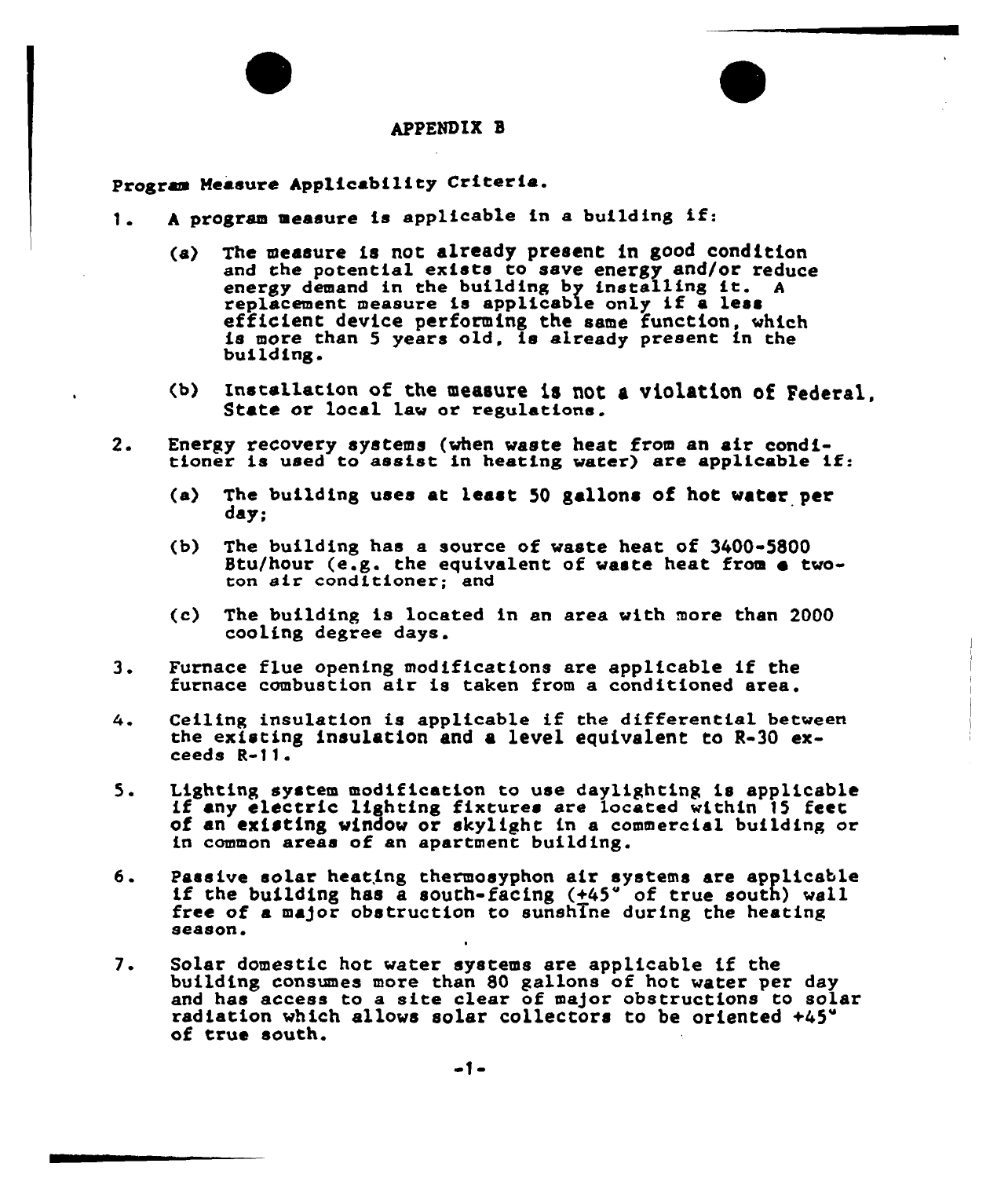



- (ii) The term "Replacement Burner (Gas)" means <sup>a</sup> device designed for installation in an existing gas-fired boiler which uses fan and control mechanisms to supply and control combustion air to achieve en optimal fuel to air ratio for maximum gas combustion efficiency and which, because of its design, achieves <sup>a</sup> reduction in the gas used from the amount of gas used by the device which it replaces.
- (d) "Replacement Furnace or Boiler" which means <sup>a</sup> furnace or boiler, including <sup>a</sup> heat pump, which replaces an existing furnace or boiler of the same fuel type and provides reduced fuel consumption due to higher energy efficiency of the heating system.
- {e) "Distribution System Nodifications" which means modifications to an energy distribution system and associate components that increase the energy efficiency, such as--
	- (i) Improved flow control devices;
	- (ii) Improved pipe or duct routing to reduce pressure drop and/or heat losses;
	- (Cii) Flow balancing mechanisms; or
	- {iv) Point of use water heaters of the same fuel 'type.
- "Insulation" which means installation within a building or 6. apartment of a material primarily designed to resist heat transmission in one of the following ways:
	- (a) "Ceiling Insulation" installed between the conditione area of a building and unconditioned space beneath the roof. When the conditioned area of a building extends roof. When the conditioned area of a building extends to the roof, the term "ceiling insulation" applies to such materia1 used beneath the roof. Ceiling insulation also includes such material used on the exterior of the roof.
	- (b) "Duct Insulation" installed on heating or cooling supply and return ducts in an unconditioned area of a buildin such as the space above a dropped ceiling.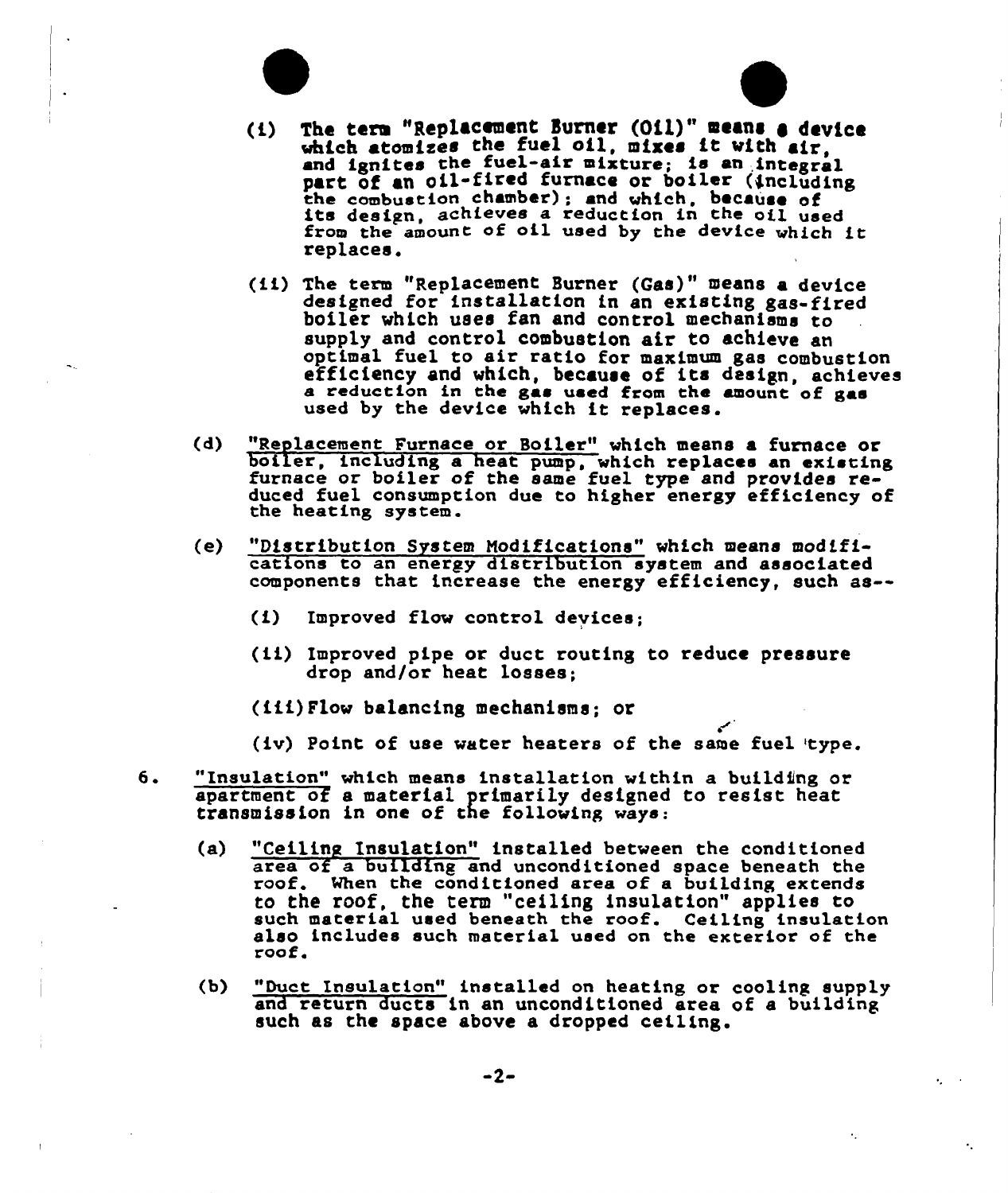

 $\bullet$ 



- (c) "Floor insulation" installed between the lovest conditioned level of a building and a lower unconditione level. For a structure with an open crawl space, the term "floor insulation" also means skirting to enclose the space betveen the building and the ground.
- "Pipe Insulation" installed on--
	- (i) Pipes and fittings carrying hot or cold fluids for space conditioning purposes; or
	- (ii) Hot water pipes and fittings with continuous re- circulating systems.
- (e) "Wall Insulation" installed within or on exterior walls or veils between conditioned and unconditioned areas of a building.
- "Water Heater Insulation" wrapped around the exterior surface of the water heater casing.  $(f)$
- 7. "Lighting Systems Replacement or Modification" which means<br>devices and actions which reduce overall lighting energy consumption and/or demand while maintaining satisfactory lighting<br>levels. These devices and actions include:
	- $(a)$ Reducing light levels to levels cited in existing appli-<br>cable guidelines in each area of the building. This<br>action may include installation of task lighting and reduction of overhead task lighting;
	- $(b)$ Controlling lamp operating time to limit lighting operation to periods of area use. Installation of local manua1 switching, time control devices and space use sensing devices is included;
	- (c) Replacement of lamps with more efficient sources.<br>These devices and actions may include, but are not limited to, replacement of incandescent and fluorescent lighting with lumen-equivalent low energy<br>lamps, replacement of old fluorescent lighting ballasts with new electronic ballasts, or replacement of any fixture type with one of greater lumens per watt<br>efficiency such that total lighting demand can be reduced; and
	- Use of \*'Daylighting" by automatically svitching off electric lights in areas where satisfactory lighting levels can be maintained using either existing vindows or skylights in <sup>a</sup> commercial building or <sup>a</sup> common area of an apartment building.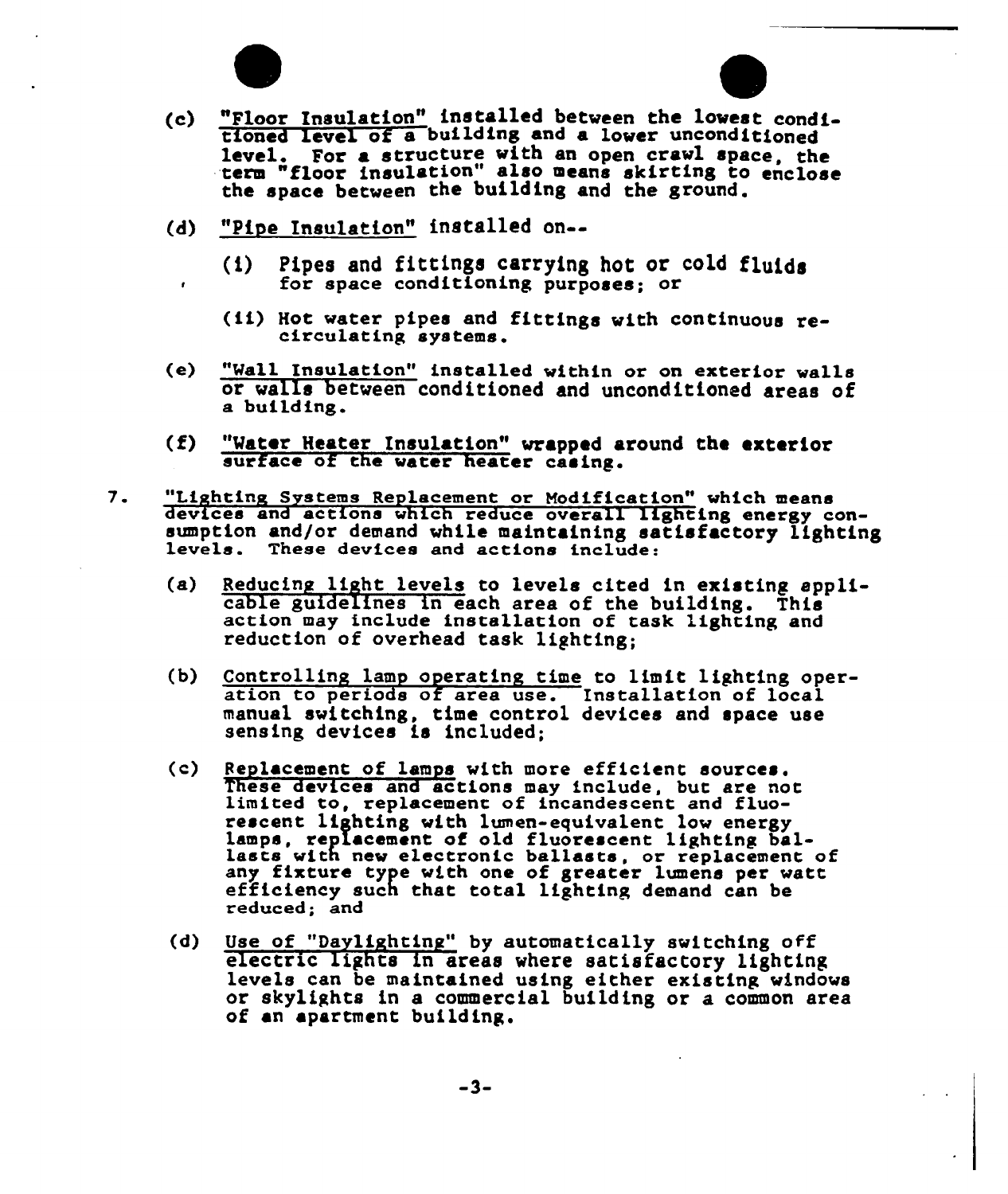



"passive Solar Syace Heating and Cooling Systems" which 8. means systems that make the most efficient use of, or enhance the use of natural forces--including solar irradiation, winds, night time coolness, and the opportunity to lose heat by ir-<br>radiation to the night sky--to heat or cool space by the use of conductive, convective, or radiant energy transfer.

"Passive solar systems" include but are not limited to:

- (a) "Thermosyphon Air System' which means a solar day time<br>heater attached to the south-facing (+45° of true south)<br>wall of a building which operates either through natural<br>convection or through use of a fan of low power t heated surface, and discharges heated air near the ceiling, end which is able to be closed off from the conditioned area at night and on cloudy days.
- (b) "Solaria/Sunspace System" which means an enclosed structure of glass, fiberglass, or similar transparent mater-<br>ial attached to the south-facing (+45° of true south) ial attached to the south-facing  $(+45^{\degree}$  of true south)<br>wall of a structure which absorbs solar heat and utilizes eir circulation to bring this heat into the building and which is able to be closed off from the structure at night end on cloudy days.
- 9. "Solar Domestic Hot Water Systems" which means equipment designed to absorb the sun's energy and to use this energy to heat water for use in a structure other than for space heating, including solar thermosyphon hot water heaters.
- 10. "Solar Replacement Swimming Pool Heater" which means a device used solely for the purpose of using the sun's energy to heat swimming pool water and which replaces a swimming pool heater using electricity, ges, or other fossil fuel.
- 11. "Weatherstripping" which means narrow strips of materiel placed over or in movable joints or windows and doors to reduce the passage of air and moisture.
- 12. "Window and Door System Hodificetions" which include the measures defined as follows:
	- (a) "Storm Window" which means a window or glazing material placed outside or inside a prime window, creating an insulating eir space, to provide greater resistance to heat flow than the prime window alone.
	- (b) "Thermal Window" which means a window unit with improved<br>thermal performance through the use of two or more sheets of glazing materials affixed to a window frame to create one or more insulated air spaces. It mey also have an insulating frame end sash.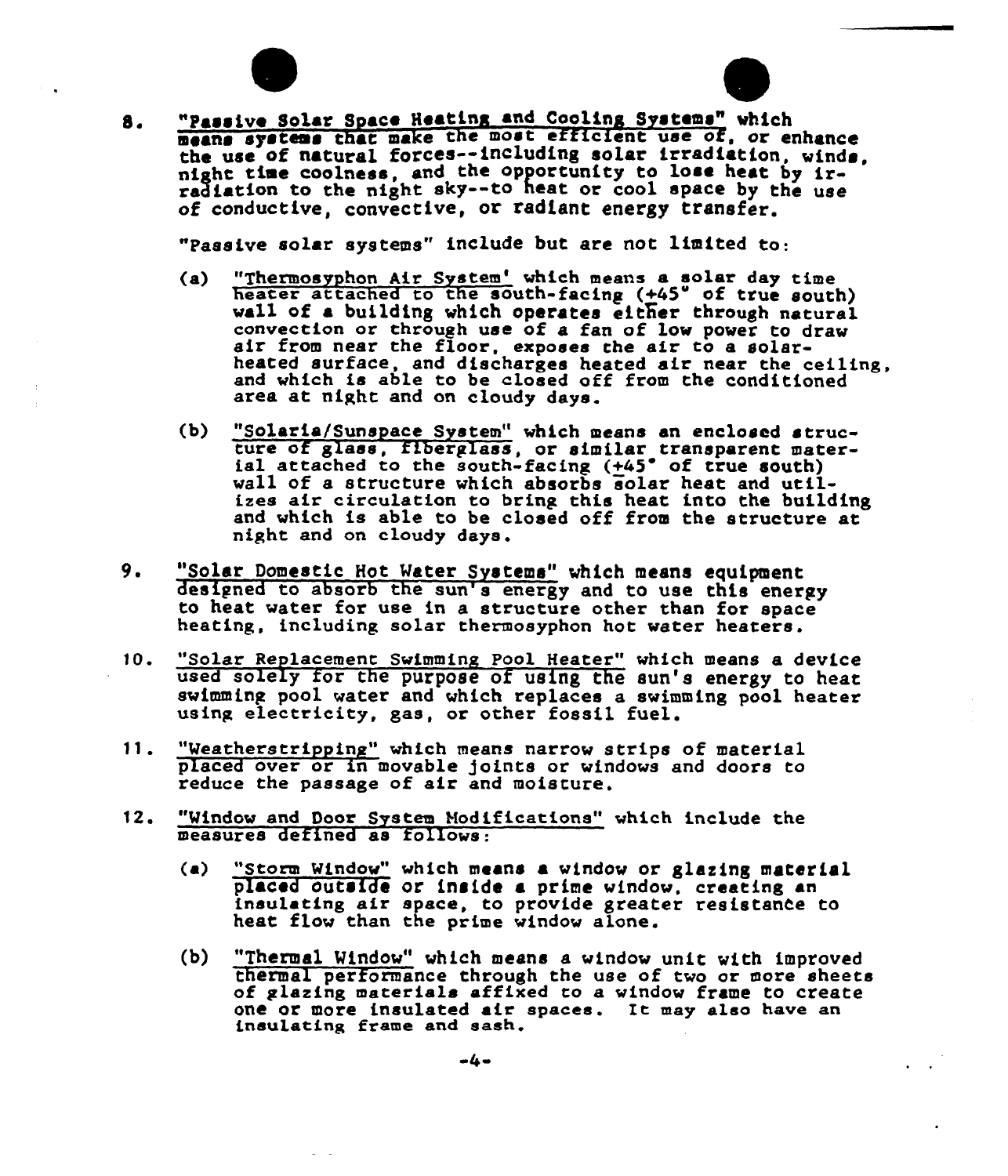



- {i) <sup>h</sup> second door, installed outside or inside <sup>a</sup> prim door, creating an insulating air space;
- (ii) <sup>A</sup> door with enhanced resistance to heat flow through the glass area, constructed by affixing two or more sheets of glazing material.
- (Cii)A prime exterior door with an R-value of at least  $2:$  or
- (iv) <sup>h</sup> door that is designed to minimize air exchange during operation, including revolving doors, and double doors with a foyer.
- (d) "Glazing Heat Gain/Loss Retardants" which means those fixtures such as insulated shades, drapes, or movable rigid insulation, awnings, external rollup shades, metal or fiberglass solar screening, or heat absorbing films which signficantly reduce winter heat loss and heat reflective films which significantly reduce summer heat gain through windows and doors.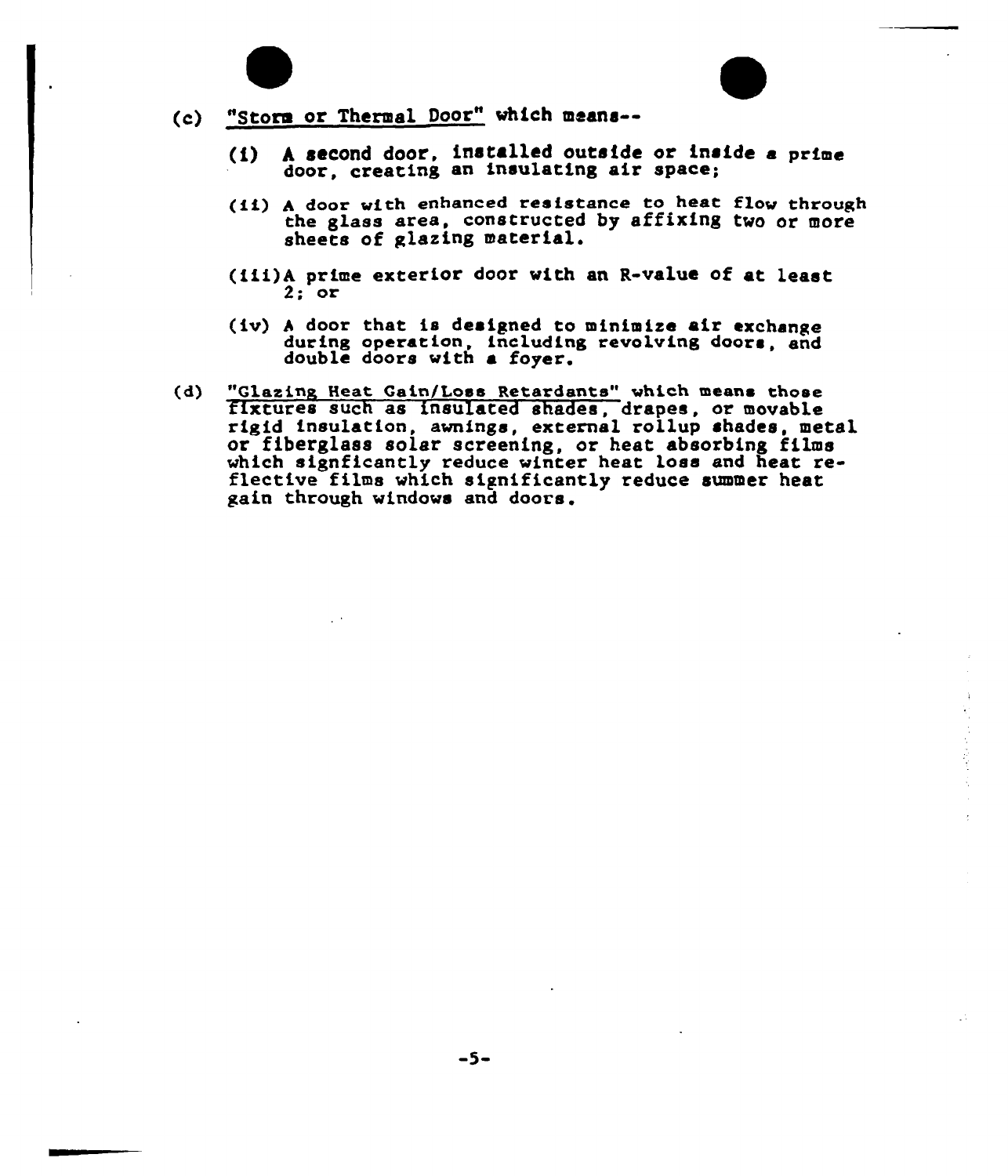



#### APPENDIX C

CACS Program Measures Applicable to Kentucky

- "hir Conditioner Replacement" which means an air conditioner 1. which replaces an existing air conditioner of the same fuel type and which reduces the amount of fuel consumed due to an increase in efficiency.
- $2.$ "Automatic Energy Control System" which means devices and associated equipment which regulate the operation of heating, cooling or ventilating equipment based on time, inside and/or outside temperature or humidity, or utility load management considerations in order to reduce energy demand and/or consumption.
- 3. "Caulking" which means pliable materials used to reduce the passage of air and moisture by filling small gaps such as around window and door frames, around unsealed glass panes at fixed joints on a building, underneath baseboards inside a building, at electrical outlets, around pipes and wires entering a building, and around dryer vents and exhaust fane. Caulking includes, but is not limited to, materials commonly known as "sealants," "putty," and "glazing compounds."
- "Energy Recovery Systems" which means equipment designed 4. primarily to recover building waste energy from sources such as refrigeration or air conditioning for some useful purpose such as heating water.
- 5. "Furnace, or Utility Plant and Distribution System Nodifications" which means installation of the devices or components which are defined as follows:
	- (a) "Intermittent Pilot Ignition Device (IID)" which means a device which, when installed in a gas-fired furnace or boiler, automatically ignites the pilot or burner and replaces a continously burning pilot light.
	- {b) "Flue Opening Hodification (Vent Damper}" which means an automatically operated damper installed in a gas-fired or oil-fired furnace or boiler which--
		- $(i)$  Is installed downstream from the drafthood or barometric damper; and
		- (ii) Conserves energy by substantially reducing the flow of heated air through the chimney when the furnace is not in operation.
	- (c) "Reylacement Burner (Oil or Gas)"